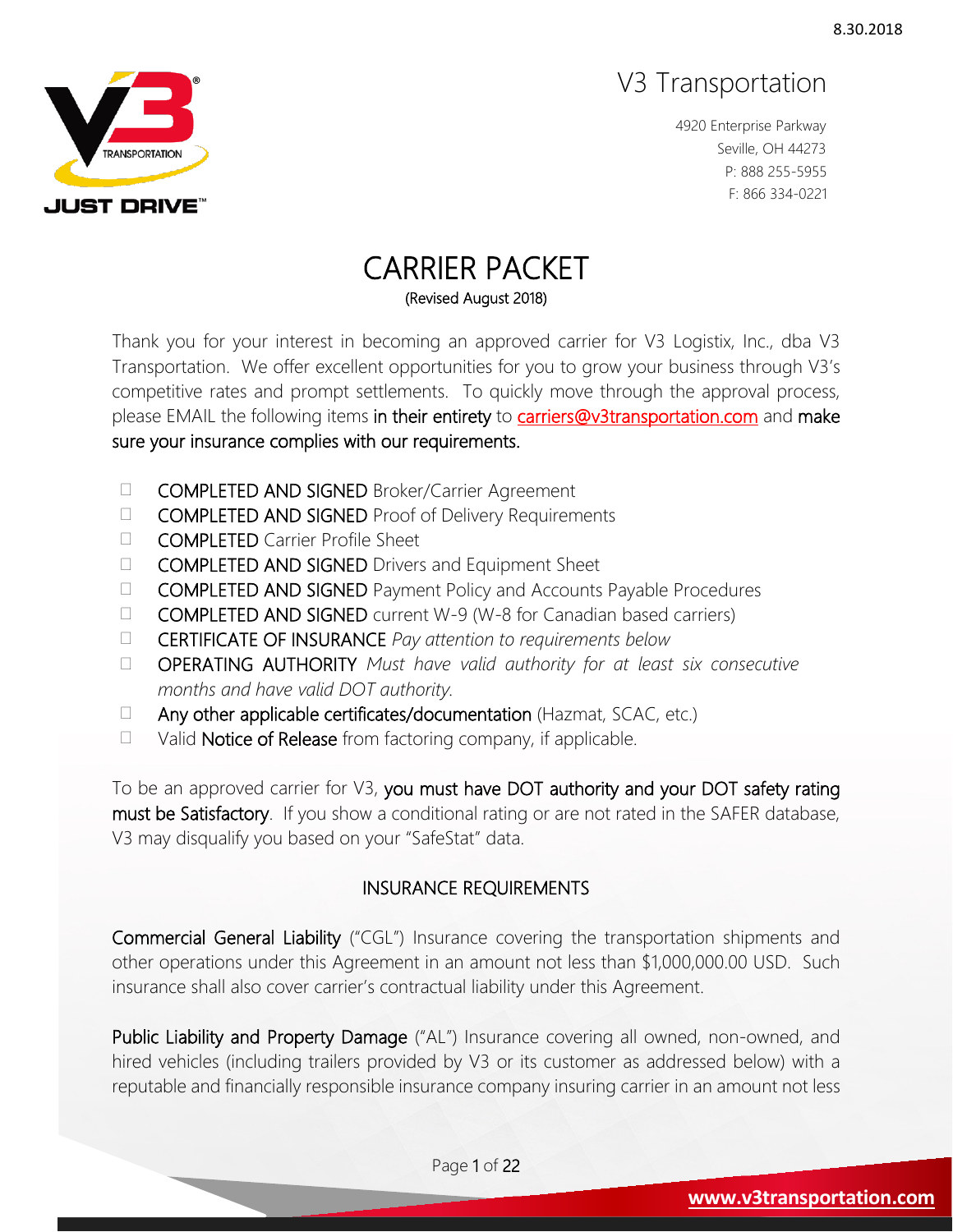

4920 Enterprise Parkway Seville, OH 44273 P: 888 255-5955 F: 866 334-0221

than \$1,000,000.00 USD (\$5,000,000.00 if transporting hazardous materials including environmental damages due to a release or discharge of hazardous substances) per occurrence, or such larger amount as required by law.

All Risk Broad Form Motor Truck Cargo Legal Liability ("Cargo") Insurance in an amount not less than \$100,000.00 USD per occurrence. The coverage provided under the policy shall have no exclusions or restrictions of any type that would foreseeably preclude coverage relating to cargo claims including exclusions for unattended or unattached trailers, theft, commodities transported under this Agreement, refrigerator breakdown or lack of refrigerator fuel.

- If carrier's deductible on its Cargo insurance is greater than \$2,500.00 USD, carrier agrees to submit to a credit check conducted by V3.
- If carrier's Auto insurance is a scheduled automobile policy, Carrier must request its Agent to submit the Schedule of covered vehicles and VIN's.

### THE CERTIFICATE OF INSURANCE MUST BE SUBMITTED DIRECTLY FROM CARRIER'S AGENT.

#### V3 *MUST* BE LISTED AS:

- ADDITIONAL INSURED on the CGL
- ADDITIONAL INSURED on the AL
- V3 MUST BE LISTED AS THE CERTIFICATE HOLDER:

V3 LOGISTIX, INC. DBA V3 TRANSPORTATION 4920 ENTERPRISE PARKWAY SEVILLE, OHIO 44273

• LOSS PAYEE on the CARGO

#### ALL DOCUMENTS

MUST BE SIGNED BY A COMPANY OFFICER OR AUTHORIZED DESIGNEE AND SUBMITTED TO: CARRIERS@V3TRANSPORTATION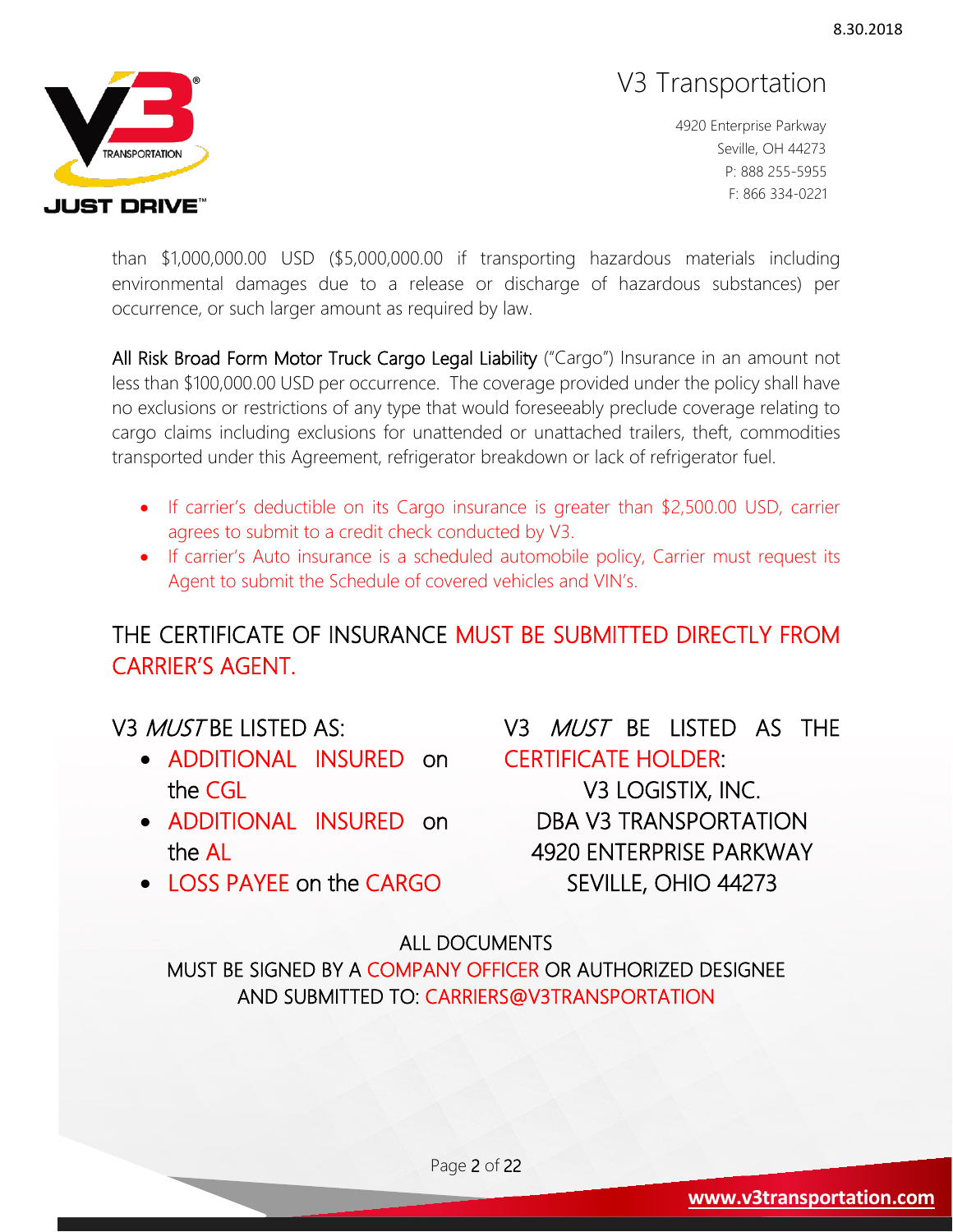4920 Enterprise Parkway Seville, OH 44273 P: 888 255-5955 F: 866 334-0221

## CARRIER PROFILE SHEET

Must be completed in full

| Physical Address:                              |                                                                                                | Mailing Address:     |  |
|------------------------------------------------|------------------------------------------------------------------------------------------------|----------------------|--|
| MC#                                            | DOT#                                                                                           | <b>SCAC Code:</b>    |  |
| Factoring Company:                             | DOT Safer Rating:                                                                              | <b>ELD Provider:</b> |  |
| Company Type:                                  | $\Box$ Corporation $\Box$ LLC $\Box$ Partnership $\Box$ Sole Proprietorship $\Box$ Other _____ |                      |  |
| <b>HAZMAT Certified</b>                        | Do you own, lease, or                                                                          | ELD Compliance:      |  |
|                                                |                                                                                                |                      |  |
| $\Box$ $Y \Box$ N                              | otherwise operate a reefer?<br>$\Box$ $Y \Box$ N                                               | % Compliant          |  |
| Reg No.<br><b>Communications with Drivers:</b> |                                                                                                |                      |  |
|                                                | □ Cell Phone □ Satellite □ Pager □ Computer □ Other                                            |                      |  |
| <b>TOLL FREE:</b>                              | LOCAL:                                                                                         | FAX:                 |  |
| <b>AFTER HOURS:</b>                            | EMAIL:                                                                                         |                      |  |
| How would you like loads tendered to you?      |                                                                                                |                      |  |
| $\Box$ Email $\Box$ Fax $\Box$ Phone To        |                                                                                                |                      |  |
| Owner/Officer Name and Title:                  |                                                                                                |                      |  |
|                                                |                                                                                                |                      |  |
| Company Manager                                |                                                                                                |                      |  |

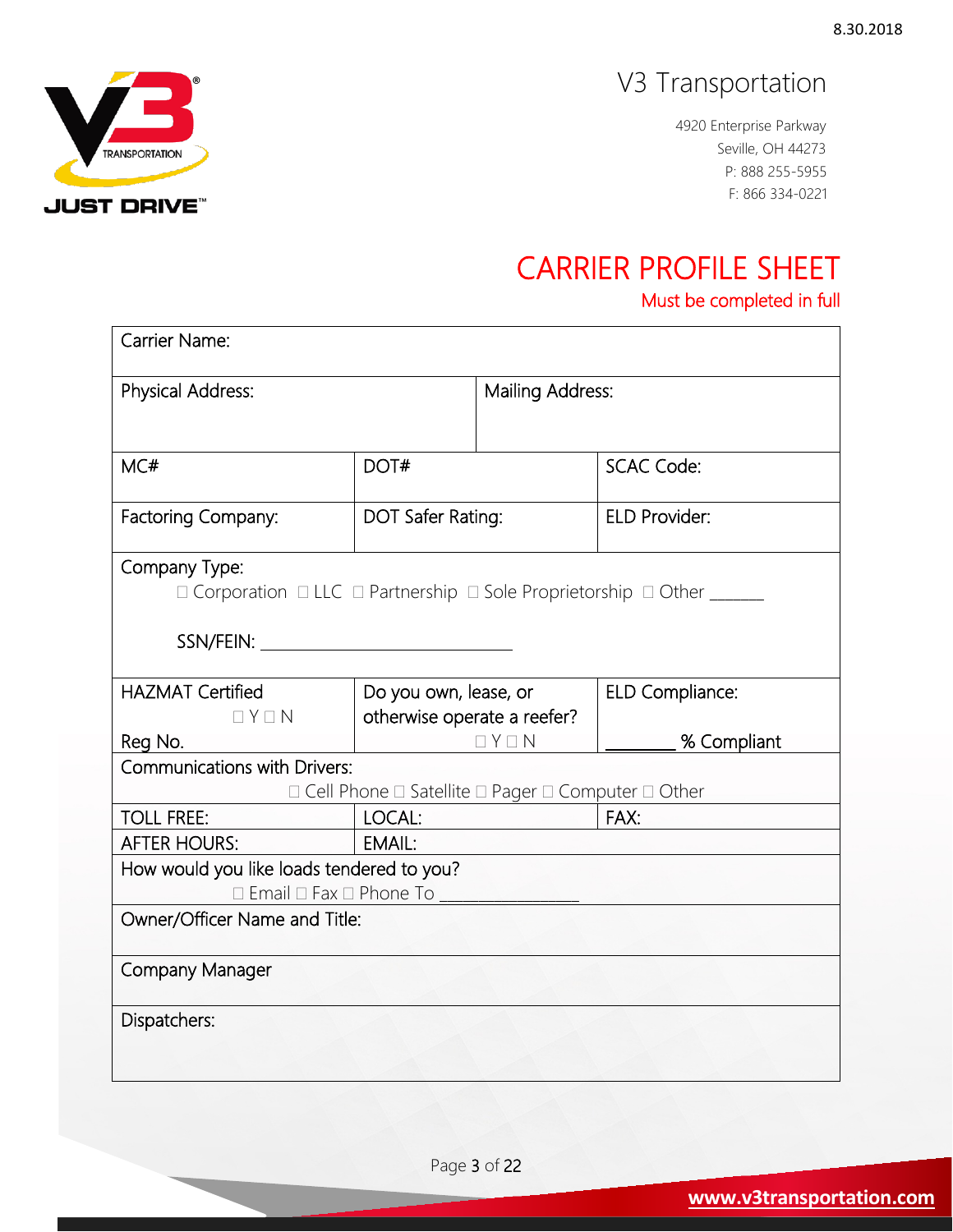4920 Enterprise Parkway Seville, OH 44273 P: 888 255-5955 F: 866 334-0221

# DRIVERS AND EQUIPMENT SHEET

Number of Company Drivers: Number of Owner-Operators: Do you have lease agreements with your Owner-Operators? Y N Are your Owner-Operators permitted to drive for other carriers? Y N Do you insure your Owner-Operators' vehicles? Y N Do you use rental vehicles (Penske, Budget, etc.)? Y N

| <b>TRUCK TYPE</b>             | <b>CAPABILITIES</b>                                     | # COMPANY<br><b>OWNED UNITS</b> | # OWNER -<br><b>OPERATOR</b><br><b>UNITS</b> |
|-------------------------------|---------------------------------------------------------|---------------------------------|----------------------------------------------|
| Cargo Van                     | Capacity: 2,000 lbs.<br>Door Opening: 48" x 48"         |                                 |                                              |
| Sprinter                      | Capacity: 3,000 lbs.<br>Door Opening: 48" x 68"         |                                 |                                              |
| $22' - 24'$<br>Straight Truck | Capacity: up to 12,500 lbs.<br>Door Opening: 96" x 96+" |                                 |                                              |
| 53' Tractor Trailer           | Capacity: 42,500 lbs.<br>Door Opening: 101" x 110"      |                                 |                                              |

Signed this \_\_\_\_\_\_\_ day of \_\_\_\_\_\_\_\_\_\_\_\_\_\_\_\_\_\_\_\_\_\_\_\_\_\_, 20\_\_\_\_.

By: **Example 2018** 

Print: Title:

MUST BE SIGNED BY A COMPANY OFFICER OR AUTHORIZED DESIGNEE

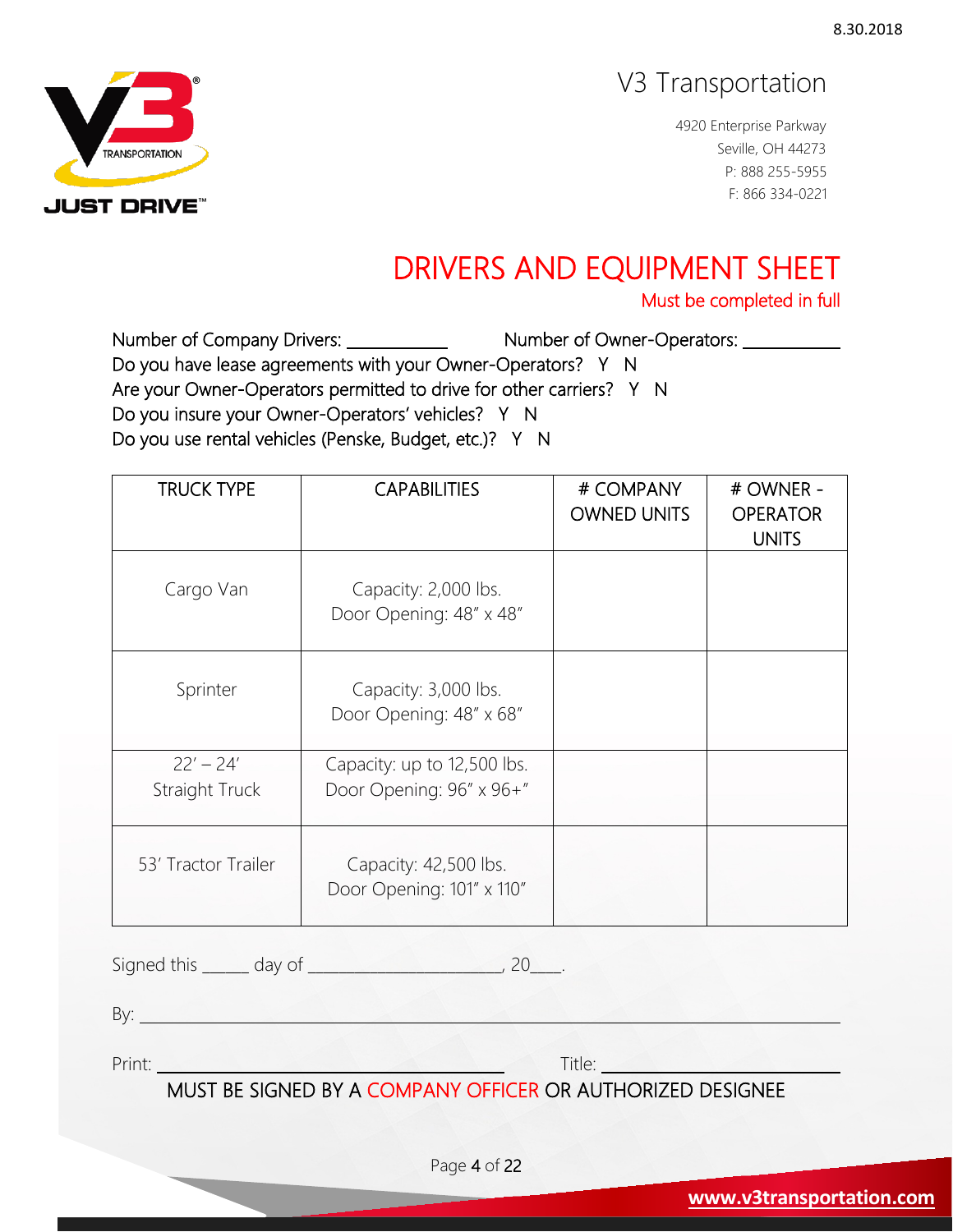4920 Enterprise Parkway Seville, OH 44273 P: 888 255-5955 F: 866 334-0221

# PROOF OF DELIVERY REQUIREMENTS

Upon acceptance of freight tender, Carrier agrees to the terms and conditions as contained in this packet. Any changes or deletions made to this packet, or to any original and/or subsequent Rate Confirmation Agreement, does not constitute a valid agreement unless any such change is expressly agreed to, in writing, by Broker.

All accessorial charges must be stated in the original Rate Confirmation Agreement and signed by Broker, or expressly agreed to in a subsequent written Rate Confirmation Agreement and signed by Broker. Detention may be paid after a two (2) hour grace period, up to \$35 per hour billed in fifteen (15) minute increments. Carrier must notify broker no later than 30 minutes prior to detention beginning. Time in and time out must be listed and signed on the Proof of Delivery for detention to be paid. Layovers may be paid up to \$75 per night. Detention and layover will not coincide. Stop-offs may be paid at the rate of \$25 per stop. Dry Runs may be paid as follows: \$50 for cargo van; \$75 for sprinter van; \$125 for straight truck; \$250 tractor. No dry run will be paid for cancellations made within 30 minutes of booking. No accessorial charges will be paid if Carrier is late to pick-up or drop-off.

Proof of delivery is required to be emailed to billing@v3transportation upon delivery. Carrier may incur charges for failing to do so.

Unauthorized delays in the pick-up or delivery of the load will be charged back to you as provided in the Broker/Carrier Agreement. A minimum charge of \$100 shall apply for any missed appointment.

| Signed this |  |
|-------------|--|
|             |  |

By:

Print: Title:

#### MUST BE SIGNED BY A COMPANY OFFICER OR AUTHORIZED DESIGNEE

Page 5 of 22

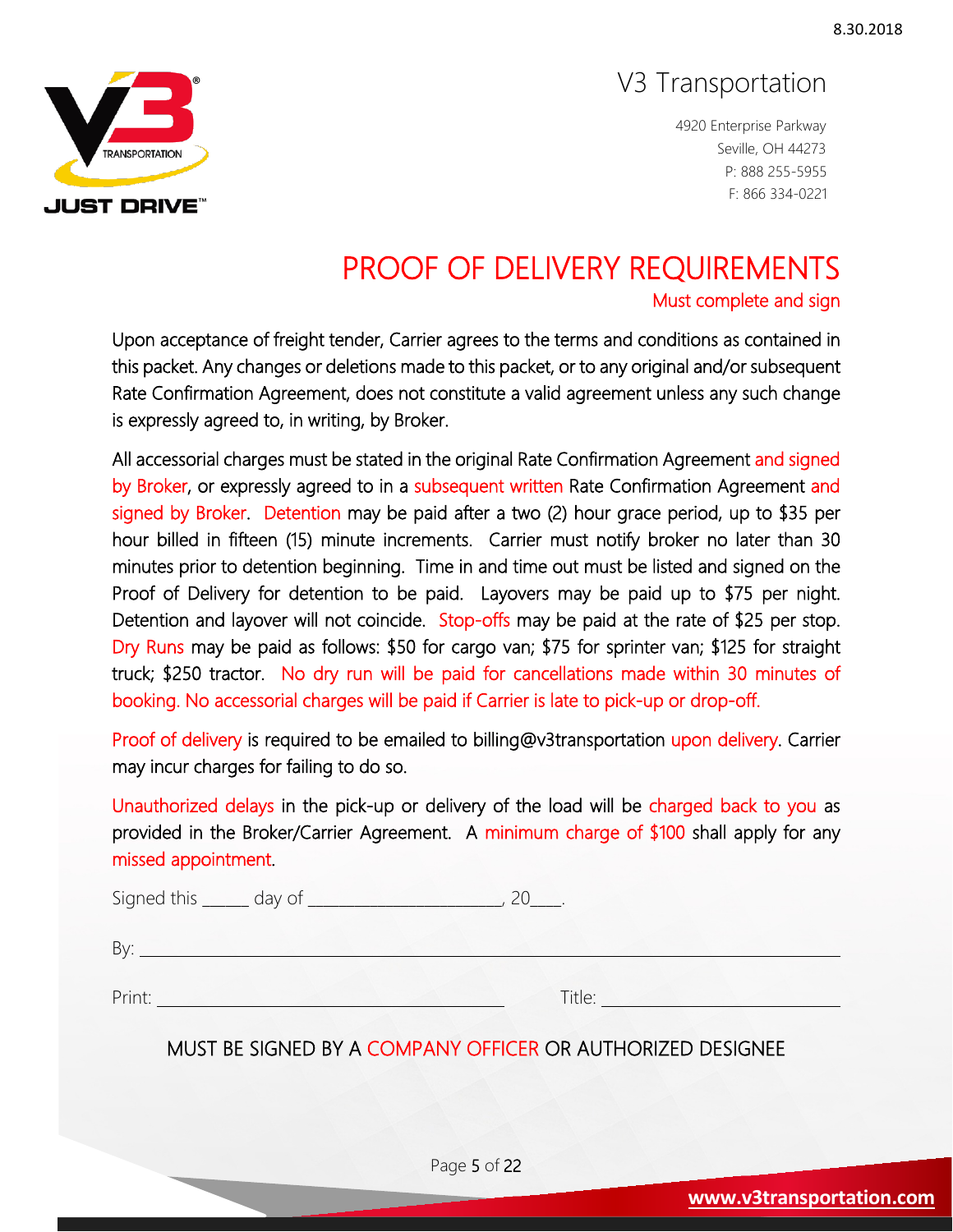4920 Enterprise Parkway Seville, OH 44273 P: 888 255-5955 F: 866 334-0221

# PAYMENT POLICY AND ACCOUNTS PAYABLE PROCEDURES<br>Must complete and sign

## To avoid delays in receiving payment, be sure to comply with the following proof of delivery policy.

#### V3 Transportation pays all freight invoices electronically using Epay Manager. Proof of delivery documents must be uploaded to Epay Manager immediately following delivery.

V3's payment terms are net 45 days from the date all of the following documents are accepted in Epay Manager:

- 1. A legible copy of the signed proof of delivery
- 2. The final, signed rate confirmation must match the amount due
- 3. All reimbursable receipts

Because Epay is web-based and has advanced features, your company will no longer incur the time and cost of preparing and submitting invoices using traditional methods. By eliminating the exchange of paper invoices and checks, we will decrease your collection period by 6 to 10 days. With Epay you will no longer be required to mail invoices or proof of delivery documents. Instead, you will be asked to upload proof of delivery documents. You will be able to track invoices online and accelerate payment whenever necessary. If your company chooses to use a factoring company, a valid Notice of Release must be provided to V3 before you will be approved as a partner carrier. Should you neglect to inform V3 of your relationship with a factoring company and provide V3 with a valid Notice of Assignment you must inform your factoring agent to comply with V3's invoicing requirements. Further, your status as a partner carrier will be placed on hold until a valid Notice of Release is received by V3. A quickpay option is provided through Epay.

V3 does not accept invoices via regular mail, electronic mail, or facsimile, nor does V3 mail paper checks.

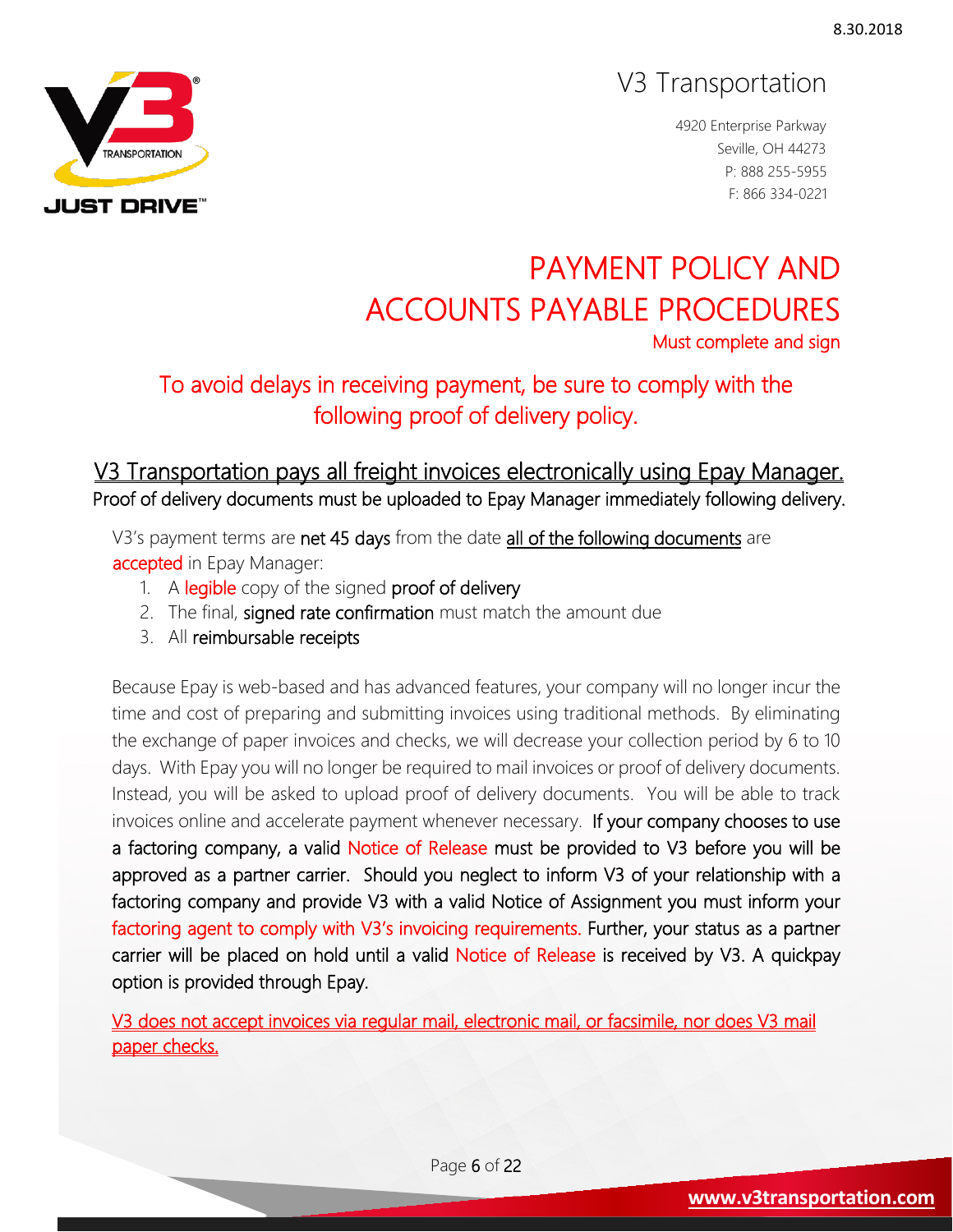

4920 Enterprise Parkway Seville, OH 44273 P: 888 255-5955 F: 866 334-0221

To Register:

- 1. Go to [www.epaymanager.com](http://www.epaymanager.com/)
- 2. Click Free Carrier Registration
- 3. Fill in your company and banking information
- 4. Be sure to select V3 Logistix, Inc. to receive notification of your registration
- 5. Select Continue to submit your registration. Your company will be activated to manage invoices within 48 hours.

When new transactions are entered naming your company as the payee, you will receive an email from Epay Manager that will include a link to view the invoice. It is important to remember that to be paid, you must accept each invoice.

Once you are logged in to Epay Manager, you may use the Receivables link, located on the main menu in the upper-left hand corner, to view all current transactions by status. This includes: Pending, Invoiced, Approved, and Paid.

To Manage Invoices:

- 1. You must upload Proof of Delivery documents using the links on the electronic invoice. Once received, all documents will be posted online within minutes and stored in Epay for three years.
- 2. Next, verify your payment date or choose a new one by clicking Select New Payment Terms.
- 3. If you disagree with any itemized amount on the invoice, click Request Change to submit your dispute.
- 4. For internal tracking purposes you may enter your reference number by clicking Add Carrier Reference Number.
- 5. Once all Proof of Delivery documents have been submitted and you agree with the payment amount and terms, click Accept Invoice. This action establishes the Invoice Date that will be used to calculate your payment date.

Signed this \_\_\_\_\_\_ day of \_\_\_\_\_\_\_\_\_\_\_\_\_\_\_\_\_\_\_\_\_\_, 20\_\_\_\_. By: Print: Title: Title: Title: Title: Title: Title: Title: Title: Title: Title: Title: Title: Title: Title: Title: Title: Title: Title: Title: Title: Title: Title: Title: Title: Title: Title: Title: Title: Title: Title: Title

MUST BE SIGNED BY A COMPANY OFFICER OR AUTHORIZED DESIGNEE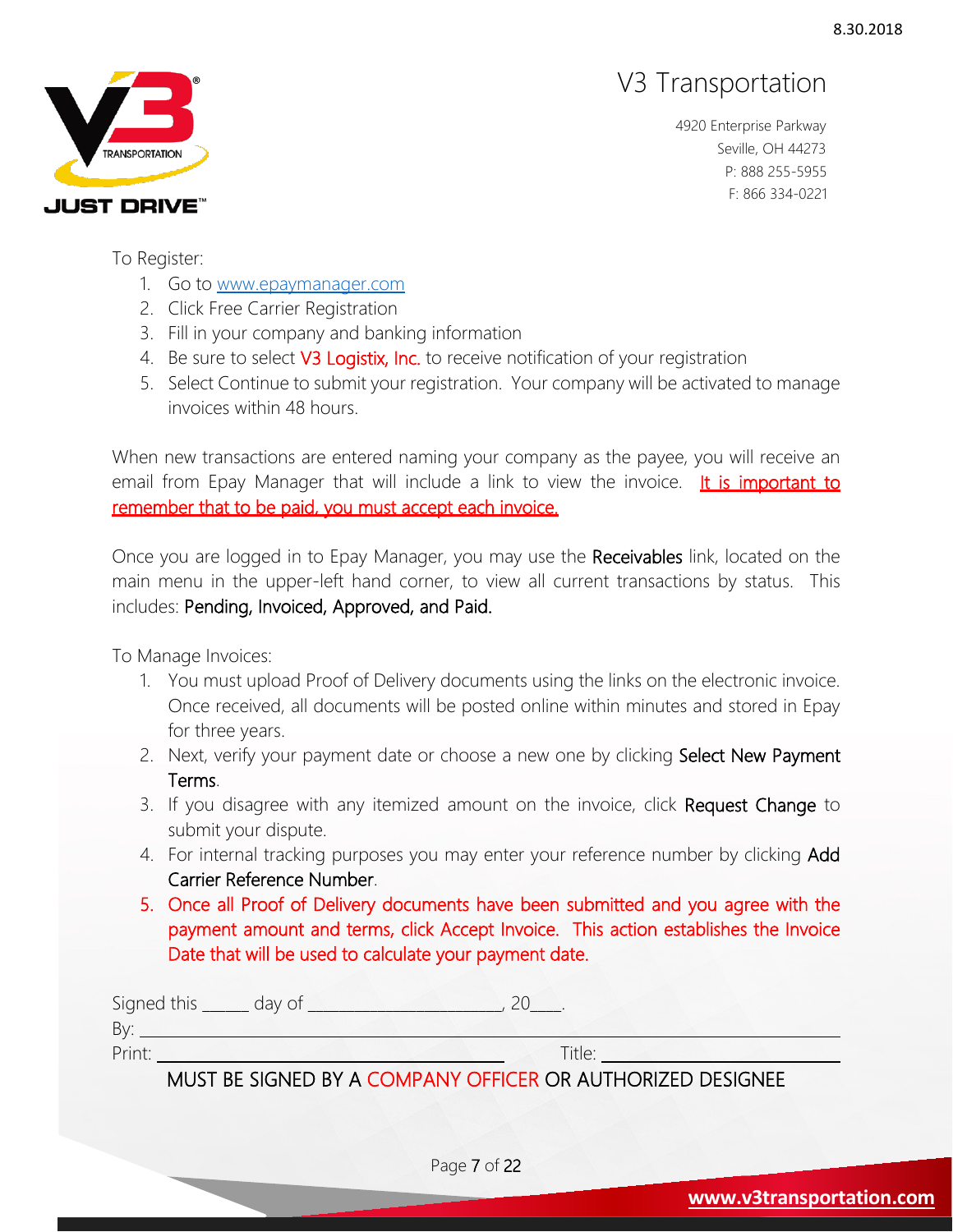

#### BROKER/CARRIER AGREEMENT

THIS AGREEMENT is made and entered on \_\_\_\_\_\_ 20\_\_\_\_, by and between V3 Logistix, Inc. dba V3 Transportation ("BROKER") and ("CARRIER") MC# \_\_\_\_\_\_ DOT# \_\_\_\_\_\_\_\_\_ FEIN \_\_\_\_\_\_\_\_\_\_,

(collectively, the "PARTIES").

#### I. Recitals

A. WHEREAS BROKER is licensed as a property broker by the Federal Motor Carrier Safety Administration ("FMCSA"), or by appropriate State agencies, and as a licensed broker, arranges for freight transportation; and

B. WHEREAS CARRIER is authorized to operate in inter-provincial, interstate and/or intrastate commerce and is qualified, competent, and available to provide for the transportation services required by BROKER; and

NOW THEREFORE, intending to be legally bound, BROKER and CARRIER agree as follows:

### II. Agreement

#### A. TERM AND TERMINATION.

1. The Term of this Agreement shall be for one (1) year and shall automatically renew for successive one (1) year periods; provided, however, either PARTY may terminate this Agreement at any time by giving thirty (30) days prior written notice.

2. BROKER may additionally terminate this Agreement immediately without written notice in any of the following events:

> a) CARRIER loses its operating authority or otherwise becomes disqualified to perform its obligations under this Agreement;

b) CARRIER breaches any covenant, obligation, condition, or requirement imposed upon it by this Agreement, and such breach continues for a period of ten (10) days after written notice thereof from BROKER to CARRIER;

c) CARRIER becomes insolvent or becomes unable to pay its debts in a timely manner;

d) CARRIER fails to comply with the performance metrics or selection criteria, if any, imposed upon it at any time by BROKER;

e) CARRIER fails to procure and maintain any of the insurance coverages required by this Agreement; or

f) CARRIER utilizes the services of any brokers or subcontracts transportation of freight tendered by BROKER hereunder to any thirdparty motor carrier or other transportation provider or utilizes a third-party logistics provider to perform its obligations under this Agreement.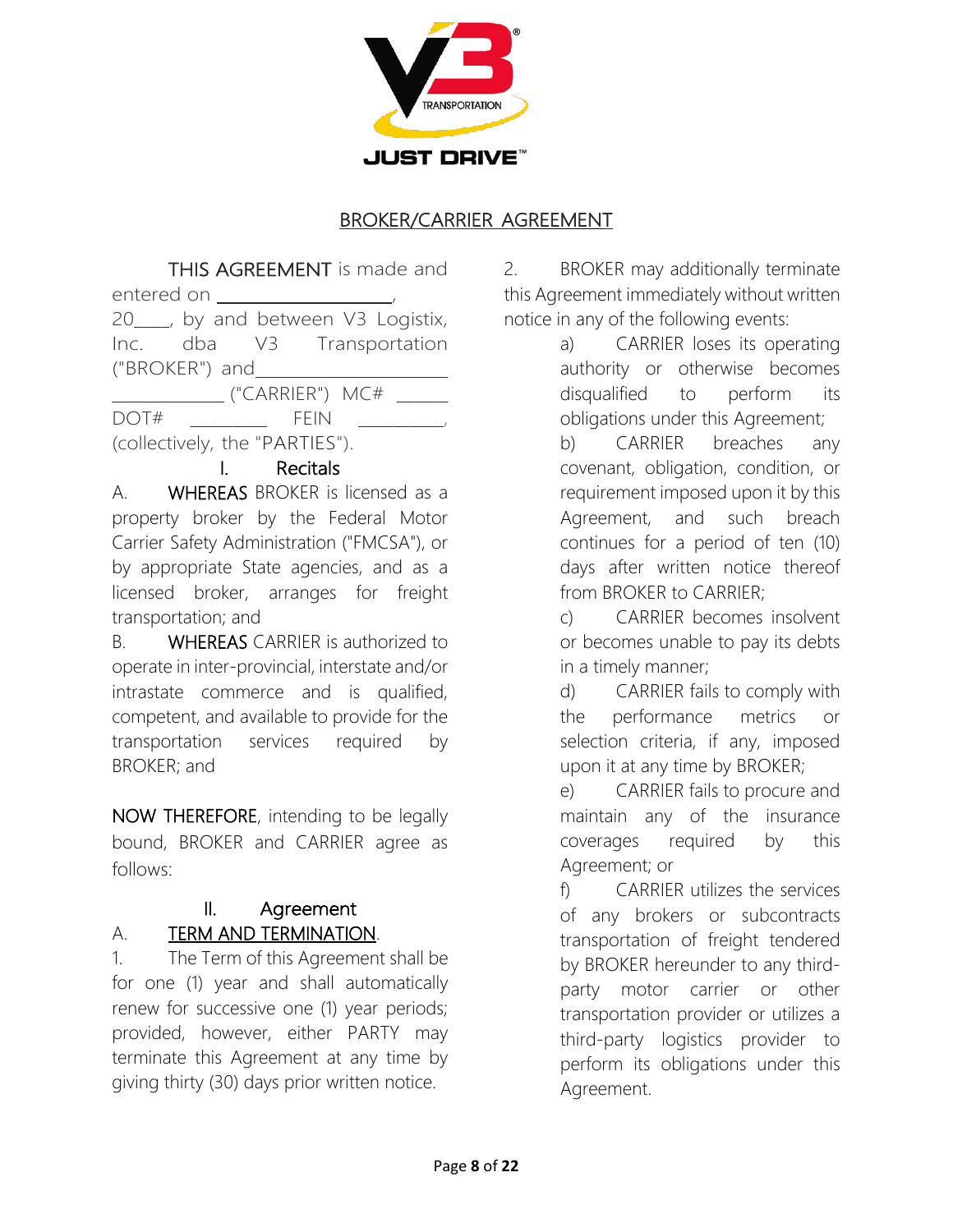

3. CARRIER may additionally terminate this Agreement immediately upon written notice if BROKER breaches any covenant, obligation, condition, or requirement imposed upon it by this Agreement and such breach continues for a period of thirty (30) days after written notice thereof from CARRIER.

4. In the event of termination of this Agreement for any reason, the Parties shall be obligated to complete performance of any work in progress in accordance with the terms of this Agreement.

B. CARRIER'S OPERATING AUTHORITY AND COMPLIANCE WITH LAW. CARRIER represents and warrants that it is duly and legally qualified in accordance with all federal, state, provincial, territorial, and local laws, statutes, regulations, rules, and ordinances (collectively, "Applicable Law") to provide, as a contract carrier, the transportation services contemplated herein. CARRIER further represents and warrants that it does not have an unsatisfactory or unfit safety rating issued by any regulatory authority with jurisdiction over CARRIER's operations, including the Federal Motor Carrier Safety Administration ("FMCSA") of the U.S. Department of Transportation ("DOT"). CARRIER further agrees to comply with all Applicable Law in the performance of its services under this Agreement, including:

> a) Transportation of Hazardous Materials (including the licensing and training of drivers), unless disclaimed in this Section, as defined

in 49 CFR § 172.800, §173, and § 397 et seq. to the extent that any shipments hereunder constitute Hazardous Materials. (NO HAZMAT Initial here  $\qquad$  );

b) Department of Homeland Security regulations;

c) Independent Contractor Equipment Lease regulations;

d) Loading and securing of freight standards and regulations;

e) Implementation and maintenance of driver safety regulations including qualification and hiring, controlled substances, and hours of service regulations;

f) Sanitation, temperature, and contamination requirements for transporting food, perishable, and other products, qualifications and licensing and training of driver. (NO REEFER Initial here \_\_\_ ). If CARRIER owns, leases, or otherwise operates refrigerated trailing units ("reefers"), CARRIER must complete the attached Refrigerated Unit Requirements attached hereto and incorporated herein as Addendum  $A$ .;

g) Implementation and maintenance of equipment safety regulations; and

h) Maintenance and control of the means and method of transportation, including performance of its services.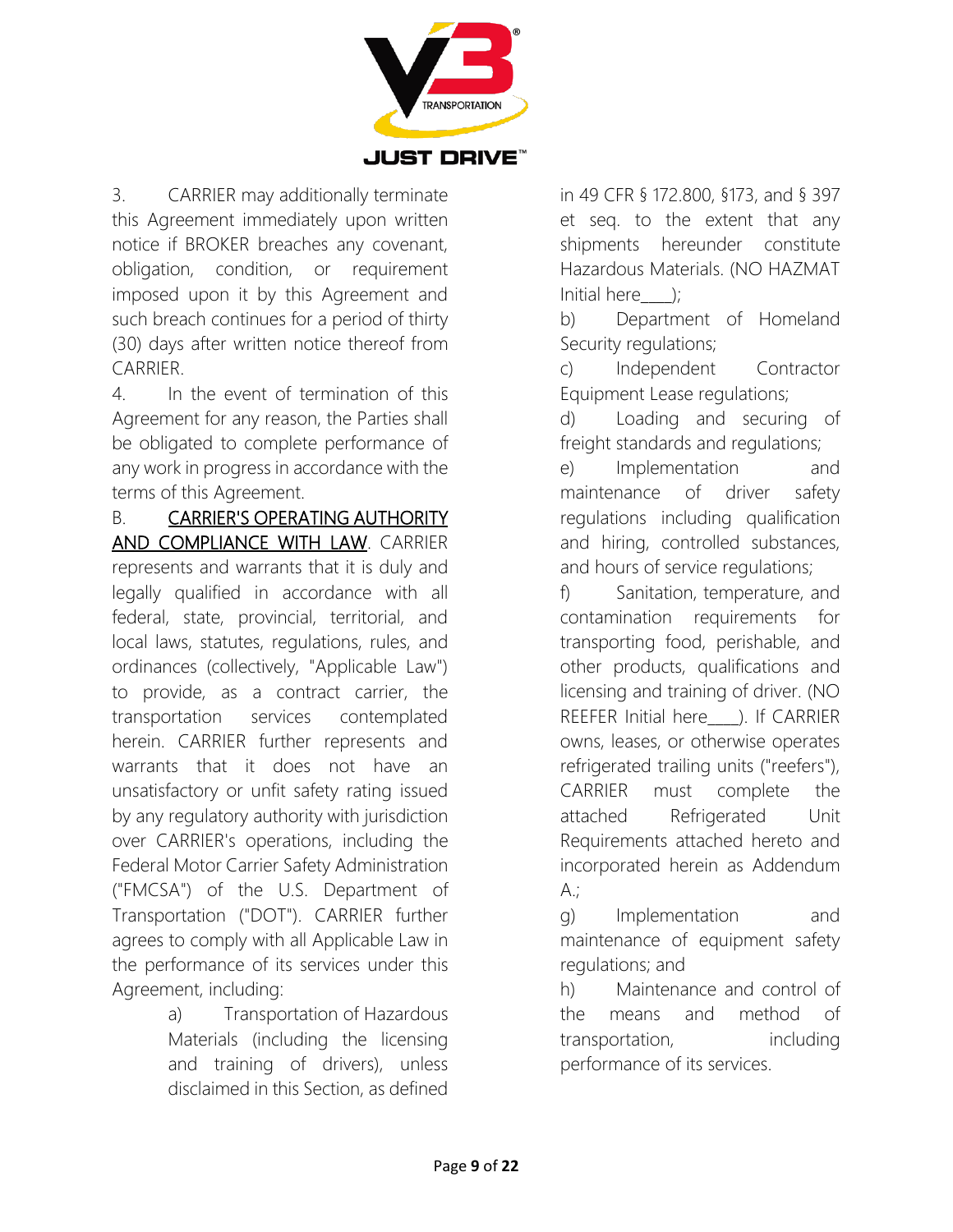

C. BROKER may, in its sole discretion, implement a motor carrier selection protocol which may be revised from time to time. If CARRIER fails to meet the requirements of any such protocol, BROKER may, in addition to any other rights and remedies available, including termination, disqualify CARRIER from providing service to BROKER until CARRIER is re-qualified in accordance with the provisions of the protocol. BROKER may, in its sole discretion, discontinue use of CARRIER to provide any services until CARRIER's operations are acceptable to BROKER. If CARRIER receives an unsatisfactory safety rating, is notified that it may receive an unsatisfactory safety, fails to maintain insurance required hereunder, is notified that such insurance may become ineffective or is otherwise prohibited by Applicable Law from performing services hereunder, CARRIER shall immediately notify BROKER of such fact and shall not carry any loads or goods tendered to CARRIER by BROKER until such prohibition on operations is removed.

#### D. PERFORMANCE OF SERVICES.

1. CARRIER shall be solely responsible for controlling the method, manner and means of accomplishing CARRIER's services. Any directions provided by BROKER to CARRIER are provided as a convenience only and CARRIER shall have no obligation to follow such directions.

2. CARRIER's services under this Agreement are designed to meet the needs of BROKER under the specified rates and conditions set forth herein. CARRIER agrees that the terms and conditions of this Agreement apply to all shipments handled by CARRIER for BROKER and that the terms of this Agreement control the relationship between the PARTIES. Regardless of whether they are required by law, in no event shall any provisions of CARRIER' s tariff, terms and conditions, service guide, bill of lading, or similar documentation apply to services provided under this Agreement.

3. CARRIER shall transport all shipments provided under this Agreement without delay, and all occurrences which would be probable or certain to cause delay shall be immediately communicated to BROKER by CARRIER. This Agreement does not grant CARRIER an exclusive right to perform any transportation related services for BROKER or the entity that has retained BROKER (hereinafter, the "Customer").

4. CARRIER shall not assign a team bid to a single driver or relay the shipment without prior written authorization from BROKER. Should CARRIER breach this provision, CARRIER will waive all charges. A team bid shall be one that either specifically requests a team driven vehicle or one that would require a team based upon delivery time, distance, federal hours-of-service regulations, and safety.

E. RECEIPTS AND BILLS OF LADING. Each shipment hereunder shall be evidenced by a bill of lading acceptable to BROKER naming CARRIER as the transporting carrier. The fact that BROKER is named as a "carrier" upon any applicable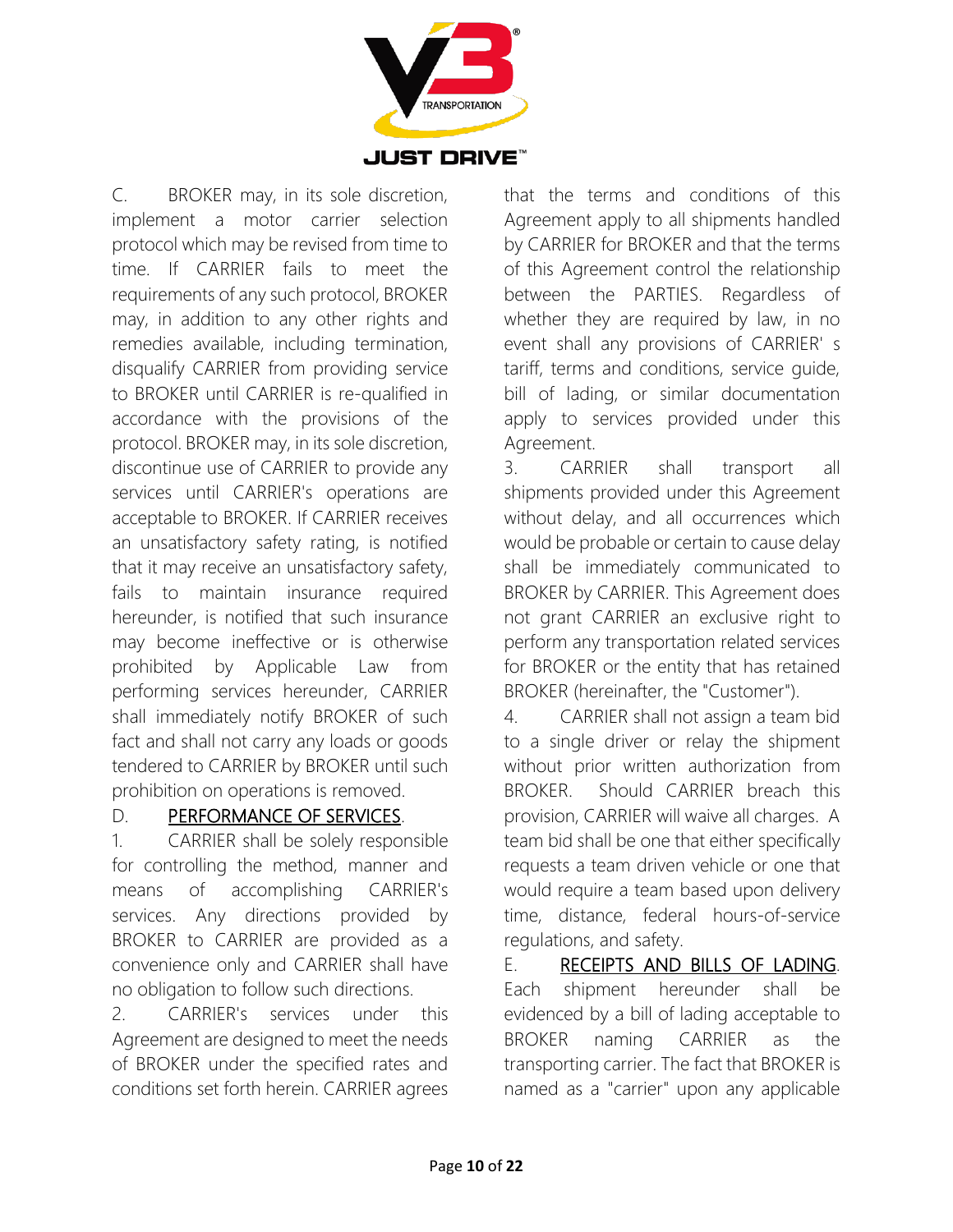

bill of lading shall not affect its status as a property broker. Upon delivery of each shipment made hereunder, CARRIER shall obtain a receipt showing the kind and quantity of product delivered to the consignee of such shipment at the destination specified by BROKER or the Customer, and CARRIER shall cause such receipt to be signed by the consignee. The bill of lading is intended to act as a receipt only. No terms, conditions, or provisions of the bill of lading, manifest, or other form of receipt or contract shall apply to services provided under this Agreement. CARRIER's failure to issue a bill of lading shall not affect its liability hereunder. CARRIER shall notify BROKER immediately of any exception made on the bill of lading or delivery receipt.

#### F. **CARRIER'S OPERATIONS.**

1. CARRIER shall, at its sole cost and expense:

> a) furnish all equipment necessary or required for the performance of its obligations hereunder (the "Equipment");

> b) pay all expenses related, in any way, with the use and operation of the Equipment; and

> c) maintain the Equipment in good repair, mechanical condition, and appearance.

2. CARRIER shall be responsible for the work and activities of each of its employees, agents, representatives, contractors, and subcontractors and shall utilize only competent and able personnel that are

legally licensed in accordance with all Applicable Law to perform the services hereunder. CARRIER shall have full control of any personnel used in the provision of motor carrier services hereunder. CARRIER shall be solely responsible for ensuring, and will ensure, at CARRIER's cost and expense, that such personnel are fully qualified to perform services hereunder, and that such personnel have access to all locations into which access is necessary to perform services under this Agreement.

3. CARRIER shall perform the services hereunder as an independent contractor and assumes complete responsibility for all state and federal taxes, assessments, insurance (Including workers' compensation, unemployment compensation, disability, pension, and social security insurance) and any other financial obligations arising out of the transportation performed hereunder.

4. CARRIER shall be solely responsible for compliance with all provisions of Applicable Law regarding over dimension and overweight loads and air quality and environmental standards Including those of the California Air Resources Board. CARRIER shall be solely responsible for its day-to-day operations Including setting appropriate routes to ensure that transportation of shipments is accomplished in accordance with all Applicable Laws and to otherwise ensure shipments are not damaged in transit.

5. CARRIER shall maintain appropriate security infrastructure to ensure the physical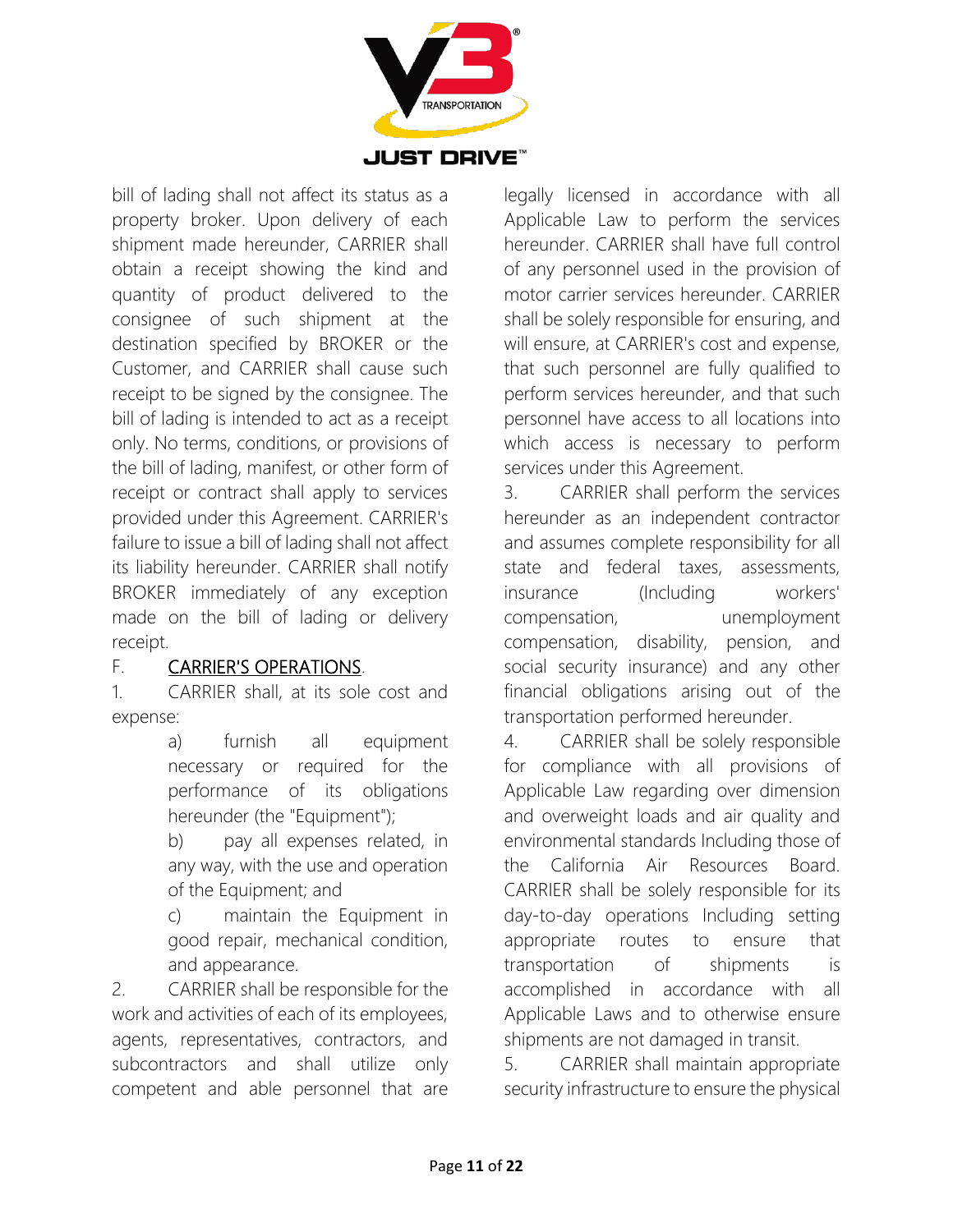

security of shipments and equipment handled under the terms of this Agreement.

#### G. RATES & PAYMENTS.

1. Unless otherwise stated in a separate Rate Confirmation Agreement signed by the PARTIES, CARRIER will invoice, and BROKER will pay the rates and charges set forth in the Rate Confirmation Agreement, for transportation services performed under this Agreement. CARRIER will submit invoices using Epay Manager as required in the BROKER's Payment Policy and Accounts Payable Procedures. CARRIER represents and warrants that there are no other applicable rates or charges except those established in this Agreement or in any Rate Confirmation Sheet signed by BROKER. The Rate Confirmation Agreement can be supplemented or revised only by written agreement signed by both PARTIES.

2. The Rate Confirmation Agreement shall be signed and agreed to by CARRIER and BROKER before each shipment to which such Rate Confirmation Agreement applies. CARRIER shall execute the Rate Confirmation Agreement and any subsequent confirmation(s) and return the same to BROKER prior to loading (except in the following cases of modification: Additional rates, modifications, or amendments of the original rate(s) may be established to meet changing market conditions, shipper requirements, BROKER requirements, and/or specific shipping scheduled as mutually agreed upon, and shall be confirmed in writing in a

subsequent Rate Confirmation Agreement by BROKER and CARRIER). Any such additional, modified, or amended rates, shall automatically be incorporated herewith upon execution by BROKER and delivery to CARRIER by facsimile or electronic transmission. CARRIER SHALL SUBMIT TO BROKER WITH ITS INVOICE A COPY OF THE RATE CONFIRMATION AGREEMENT SIGNED BY BROKER WHICH REFLECTS THE AGREED CHARGES DUE CARRIER WHEN UPLOADING PROOF OF DELIVERY PAPERWORK TO EPAY MANAGER.

3. In the event service is provided and it is subsequently discovered that there was no applicable or understood rate in the Rate Confirmation Agreement, the PARTIES agree that the rate paid by BROKER and collected by CARRIER shall be the agreed upon contract rate of the PARTIES for the services provided, unless such rate is objected to by CARRIER in writing within ten (10) days of payment by BROKER.

4. Payment by BROKER will be made within thirty (30) days of BROKER's acceptance of the invoice on Epay Manager. CARRIER'S failure to provide BROKER with a legible copy or photocopy of the bill of lading or other proof of delivery will result in CARRIER being held responsible to BROKER for all revenues that are uncollected by BROKER because of CARRIER's failure to provide needed support paperwork to BROKER. No invoice will be considered for payment unless Proof of Delivery documentation is uploaded and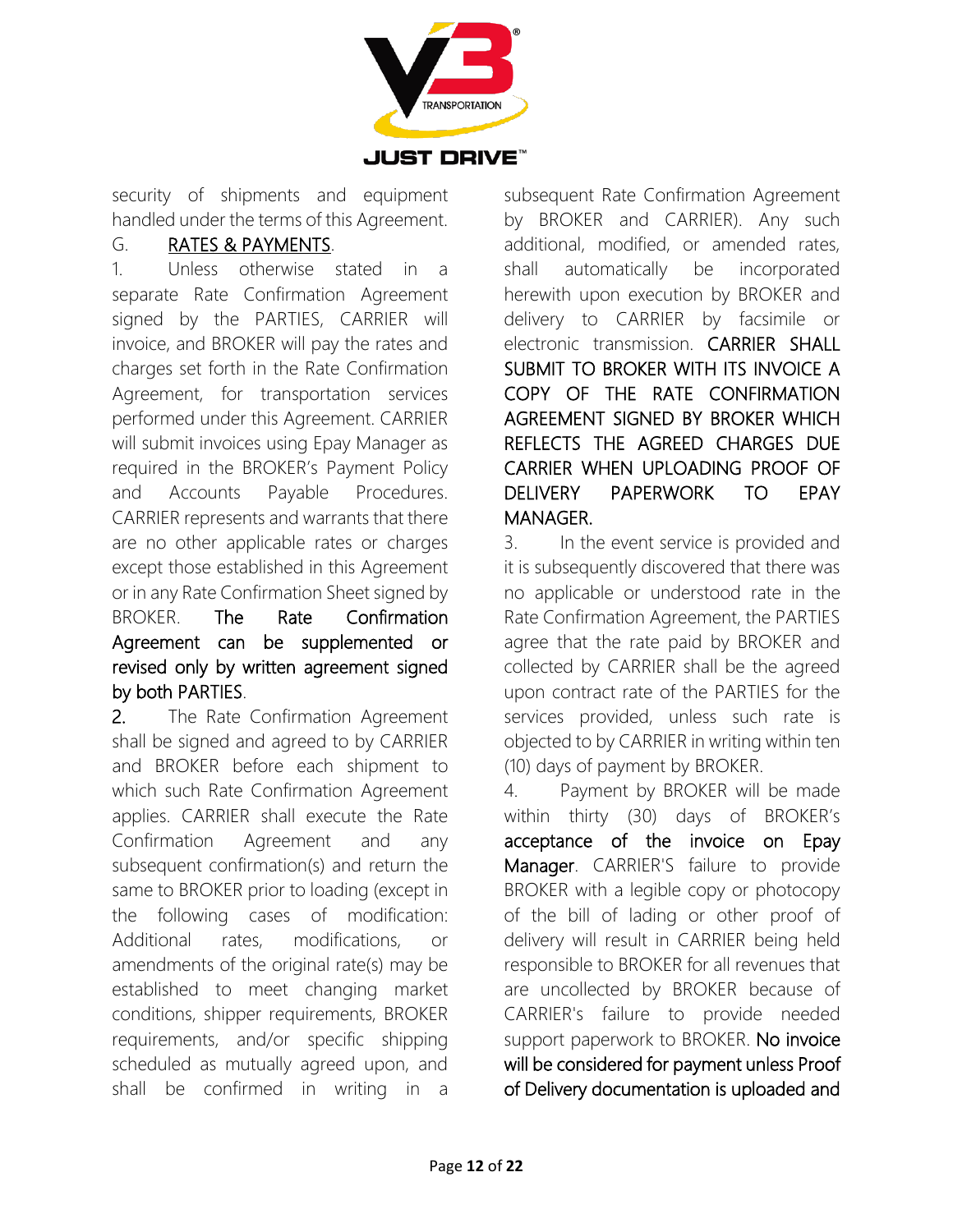

the invoice is approved by CARRIER on Epay Manager. Further, if BROKER pays a freight bill in an insufficient amount, such amount shall constitute the agreed rate, unless CARRIER indicates in writing to the contrary to BROKER within ten (10) days of receipt of payment.

5. CARRIER agrees that BROKER has the exclusive right to handle all billing of freight charges to the Customer for the transportation services provided herein, and, as such, CARRIER agrees to refrain from all collection efforts against the shipper, receiver, or the Customer unless BROKER, in its sole discretion, expressly authorizes CARRIER in writing to collect from any such party, in which case, CARRIER's sole recourse will be against such party. Upon receipt of payment by BROKER, any right of CARRIER to payment from the Customer or any other third-party for services performed will be automatically assigned to BROKER.

6. CARRIER further agrees that BROKER has the discretionary right to offset any payments owed to CARRIER hereunder for liability incurred by CARRIER, including claims for freight loss, damage, or delay.

7. CARRIER shall provide BROKER with a Notice of Release from any factoring, assignment, pledge, hypothecation, or granting of a security interest in CARRIER's right to payment under this Agreement. Should CARRIER fail to do so, any factoring, assignment, pledge, hypothecation, or granting of a security interest in CARRIER's right to payment under this Agreement

shall in no event modify, limit, or terminate BROKER's or its CUSTOMER's right to offset or recoup or claims of BROKER or its CUSTOMER for offset, recoupment, loss, or damage to any cargo or other property, including personal injury, or any other claim which BROKER or its CUSTOMER may have against CARRIER for any reason. All of BROKER's and its CUSTOMER's claims and rights are specifically preserved and shall be superior to any such assignee's, factor's, or creditor's rights or claims to payment, regardless of any notice to BROKER or its CUSTOMER to the contrary. CARRIER shall notify any such factor, secured creditor, or assignee of BROKER's and its CUSTOMER's rights in this regard. Further, if BROKER discovers that CARRIER has not provided a valid Notice of Release, CARRIER shall be deemed in breach of this Agreement and BROKER may at its sole discretion terminate this Agreement.

8. CARRIER shall submit all freight bills within three (3) days of delivery or waive its right to payment for services rendered with respect to such late submitted invoices. Claims for undercharges must be brought within 60 days of CARRIER's receipt of payment from BROKER. Assuming CARRIER has complied with the foregoing invoicing obligations, CARRIER shall sue related to unpaid freight charges or undercharges within eighteen (18) months of the date of delivery or its right to sue or otherwise seek payment shall be waived.

H. WAIVER OF CARRIER' S LIEN. CARRIER shall not withhold any goods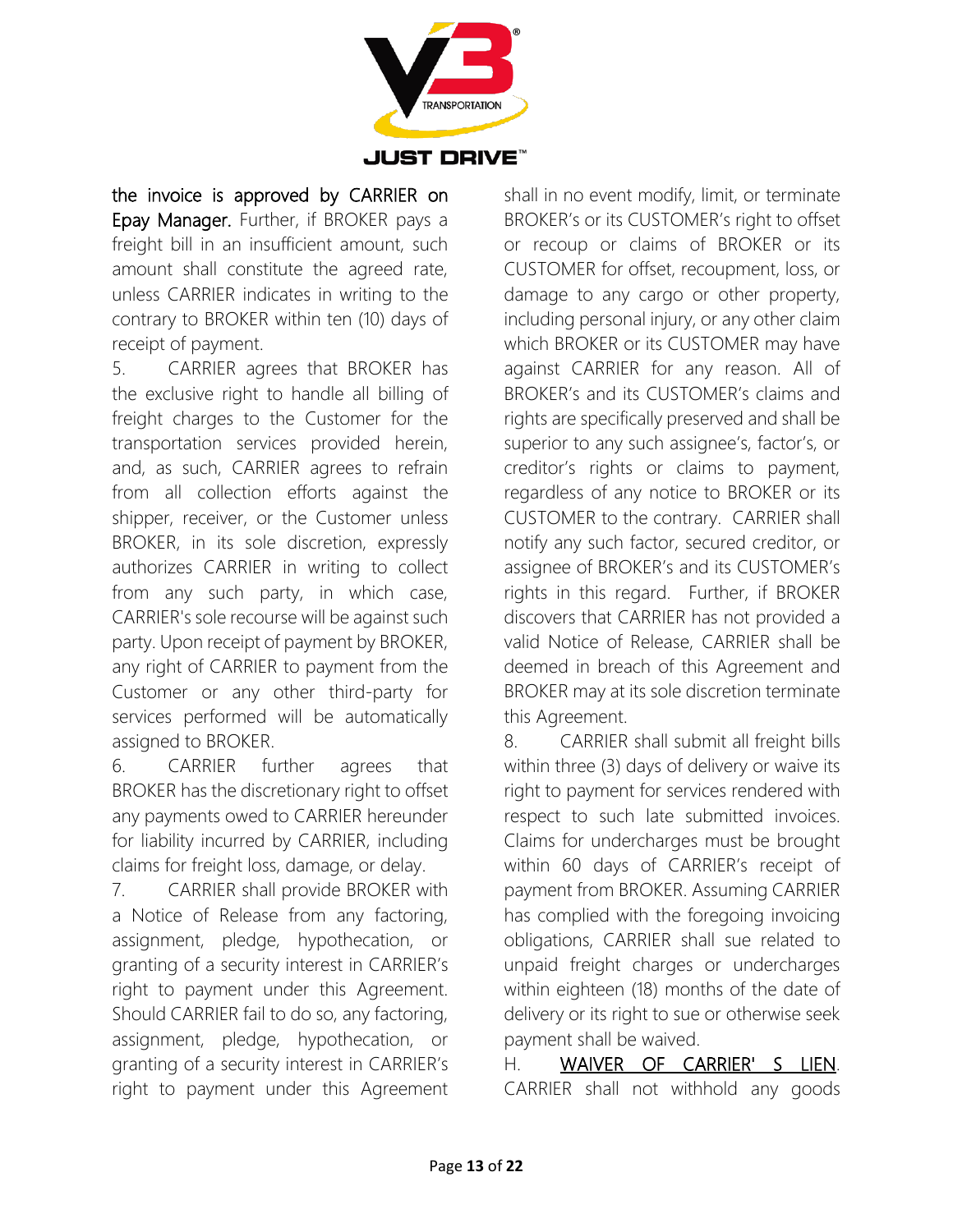

transported under this Agreement because any dispute as to rates or any alleged failure of BROKER to pay charges incurred under this Agreement. CARRIER is relying upon the general credit of BROKER and hereby waives and releases all liens which CARRIER might otherwise have to any goods of BROKER or its Customer in the possession or control of CARRIER.

#### I. FREIGHT LOSS, DAMAGE OR DELAY.

1. Unless otherwise set forth in the Rate Confirmation Agreement, CARRIER shall have the sole and exclusive care, custody, and control of the cargo tendered hereunder from the time it is delivered to CARRIER for transportation until delivery to the consignee accompanied by the appropriate receipts. CARRIER shall notify BROKER immediately in the event any such cargo is lost (including stolen), damaged, destroyed, or CARRIER becomes aware that applicable delivery schedules will not be met.

2. CARRIER assumes the liability of a motor carrier under the Carmack Amendment as currently codified at 49 U.S.C. § 14706 for loss, delay, damage to, or destruction of all goods or property tendered to CARRIER pursuant to this Agreement from the time the shipment is tendered to CARRIER until delivery.

3. CARRIER shall be liable for the full actual value of the cargo lost, damaged, delayed, or destroyed, as well as any additional costs or fees imposed upon BROKER by the cargo claimant.

4. BROKER or its Customer may request that CARRIER accept a higher maximum liability. In such an event, the increased valuation will be stated in a separate Rate Confirmation Agreement or on the bill of lading. CARRIER's acceptance of the load shall evidence CARRIER's acknowledgement that CARRIER agrees that it will be liable for the increased valuation (or the full value of the goods, whichever is less), and that CARRIER agrees to maintain cargo insurance up to the full amount of such valuation. Upon request, CARRIER will provide BROKER or Customer evidence of such increased cargo insurance limits, which insurance will comply with the provisions of this Agreement governing cargo insurance.

5. CARRIER waives any Applicable Law regarding processing of claims and handling of salvage, including the provisions of 49 C.F.R. Part 370. CARRIER shall pay to BROKER, or allow BROKER to deduct from the amount BROKER owes CARRIER, Customer's full actual loss for the kind and quantity of commodities so lost, delayed, damaged, or destroyed. Payments by CARRIER to BROKER or its Customer, pursuant to the provisions of this Section, shall be made within thirty (30) days following receipt by CARRIER of BROKER's or Customer's claim and supporting documentation. CARRIER shall fully assist BROKER in investigating any claim for cargo loss, damage, delay, or destruction.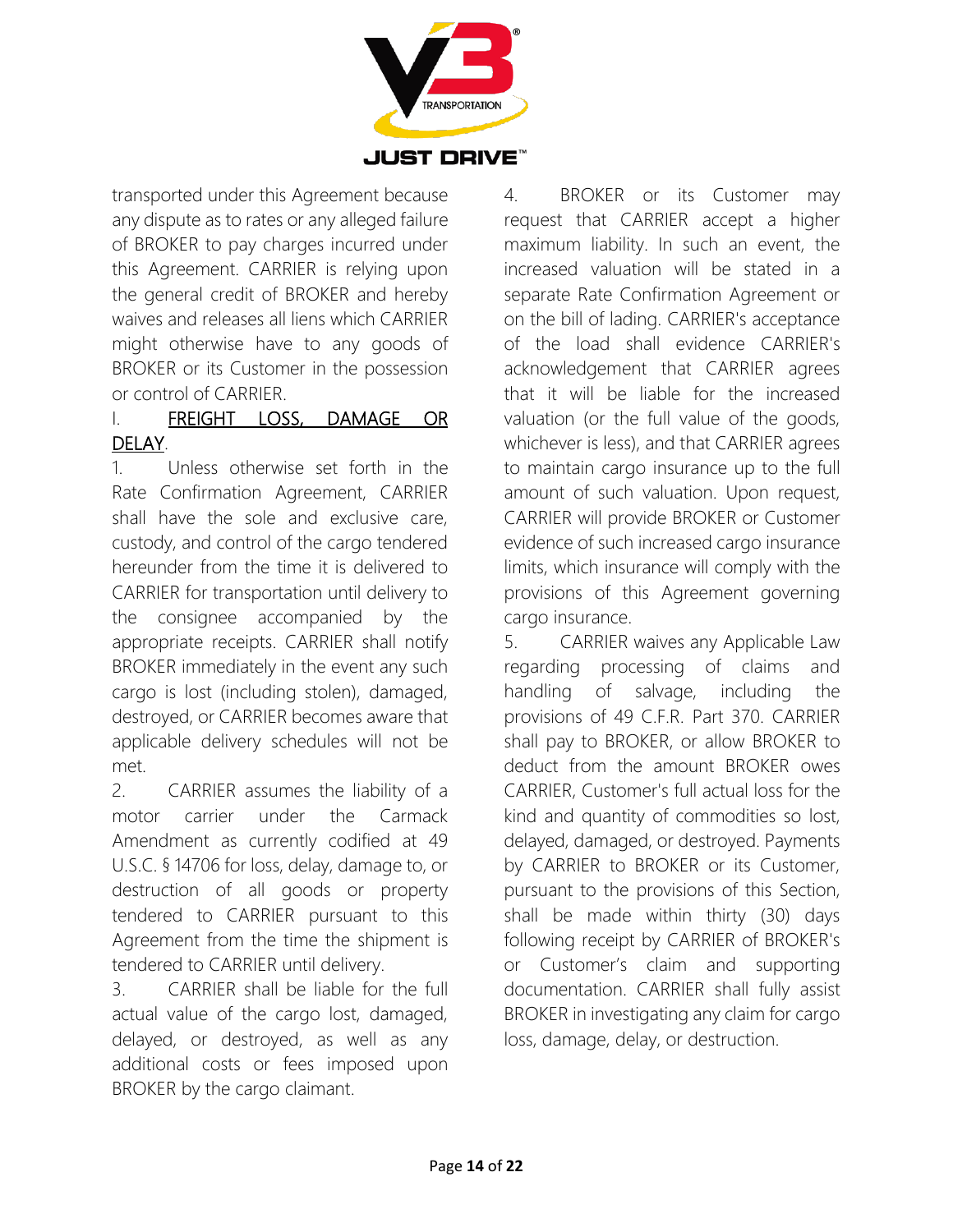

6. CARRIER is not permitted to salvage goods subject to this provision, or any right to claim an offset for the value of salvage.

7. CARRIER'S obligation to indemnify BROKER and the parties entitled to recover under the bill of lading for freight loss and damage claims shall include legal fees, which shall constitute special damages, the risk of which is expressly assumed by CARRIER, and which shall not be limited by any liability of CARRIER under this Agreement.

8. Upon receipt of a cargo damage claim or a notification that a cargo claim will be filed, BROKER may place a temporary hold on CARRIER'S pay until resolution of the claimant's claim. If CARRIER'S insurer has accepted liability in writing, only the amount of the CARRIER'S deductible may be placed on hold. BROKER may offset compensation due CARRIER for cargo claims, unpaid advances, shortages, or penalties asserted against BROKER by its customer arising out of CARRIER's performance upon written notice of offset to CARRIER.

9. CARRIER shall recognize and process cargo claims submitted by BROKER on behalf of BROKER's shipping customer(s) as though the claim were submitted directly by same.

10. Exclusions in CARRIER's insurance shall not relieve CARRIER from any liability.

J. **INSURANCE**. Unless higher freight value is indicated on the Rate Confirmation Agreement or CARRIER is requested to obtain higher coverage, CARRIER shall

procure and maintain, at its sole cost and expense, the following minimum insurance coverages:

1. Public Liability and Property Damage ("AL") Insurance covering all owned, non-owned, and hired vehicles (including any Trailers provided by BROKER or its Customer as addressed below) with a reputable and financially responsible insurance company insuring CARRIER in an amount not less than \$1,000,000.00 USD (\$5,000,000.00 USD if transporting hazardous materials including environmental damages due to a release or discharge of hazardous substances) per occurrence, or such larger amount as required by applicable law.

> a) If CARRIER'S Auto Insurance is a "scheduled automobile" policy, CARRIER shall cause their insurer to remit a schedule of covered vehicles, including vehicle identification numbers (VIN) for each unit.

2. Commercial General Liability ("CGL") Insurance covering the transportation of shipments and other operations under this Agreement in an amount not less than \$1,000,000.00 USD per occurrence. Such insurance shall also cover CARRIER's contractual liability under this Agreement.

3. All Risk Broad Form Motor Truck Cargo Legal Liability ("Cargo") Insurance in an amount not less than \$100,000.00 USD per occurrence. The coverage provided under the policy shall have no exclusions or restrictions of any type that would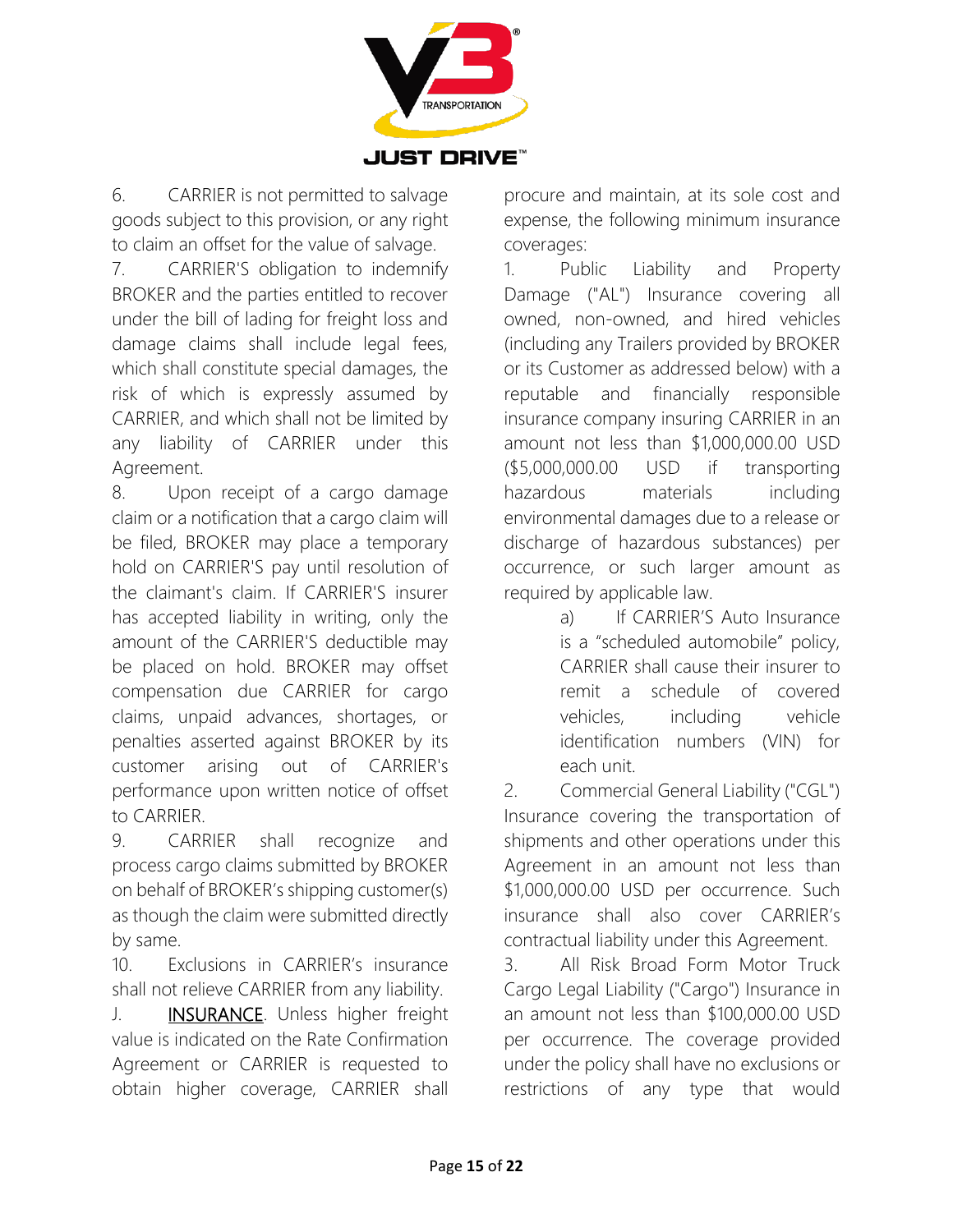

foreseeably preclude coverage relating to cargo claims including exclusions for unattended or unattached trailers, theft, commodities transported under this Agreement, refrigerator breakdown, or lack of refrigerator fuel.

> a) If CARRIER'S deductible on its Cargo Insurance is greater than \$2,500.00, CARRIER agrees to submit to a credit check conducted by BROKER.

4. Statutory Workers' Compensation Insurance coverage in such amounts and in such form as required by applicable state law.

5. All insurance policies required by this Agreement shall, as applicable, be primary and shall waive subrogation and contribution against BROKER. CARRIER shall furnish to BROKER written certificates obtained from the insurance carrier showing that such insurance has been procured, is being properly maintained, has not expired, and specifies that written notice of cancellation or modification of the policies shall be given to BROKER at least thirty (30) days prior to such cancellation or modification. In addition, BROKER shall be named as an additional insured on CARRIER' s CGL and AL policies and as a loss payee on the Cargo policy as evidenced by an endorsement on the certificate of insurance. Upon request of BROKER or its designated insurance consultant, CARRIER shall provide BROKER, BROKER's consultant, or Customer with copies of the applicable insurance policies.

6. CARRIER shall submit its Certificate of Insurance listing BROKER as Certificate Holder to: V3 Transportation, 4920 Enterprise Parkway, Seville, Ohio 44273 and emailed to [carriers@v3transportation .com.](mailto:carriers@v3transportation.com) The Certificate of Insurance and any Addendum, if applicable, must be submitted directly from CARRIER'S agent.

7. CARRIER's liability shall not be limited by the amount of insurance required by this Agreement.

8. The insurance policies required hereunder and any replacement policies will (i) insure the interests of Broker; (ii) cover all drivers, equipment, and cargo used in providing Services under this Agreement; and (iii) not contain any exclusions or restrictions as to designated premises or project, pertaining to unattended equipment or cargo, for unscheduled equipment, for unscheduled drivers or cargo, for fraud or infidelity, for tarp warranty, for wetness or dampness, for geographical location, for trailers unattached to the power unit, or for a particular radius of operation.

9. CARRIER irrevocably assigns to BROKER all its rights to collect freight charges from Shipper or any responsible third-party on receipt of payment from BROKER. As such, CARRIER shall provide BROKER with an invoice, a signed copy of the Rate Confirmation Agreement, signed bill of lading or proof of delivery, and all documentation in support of accessorial charges in a timely manner, and in no event, later than three (3) from date of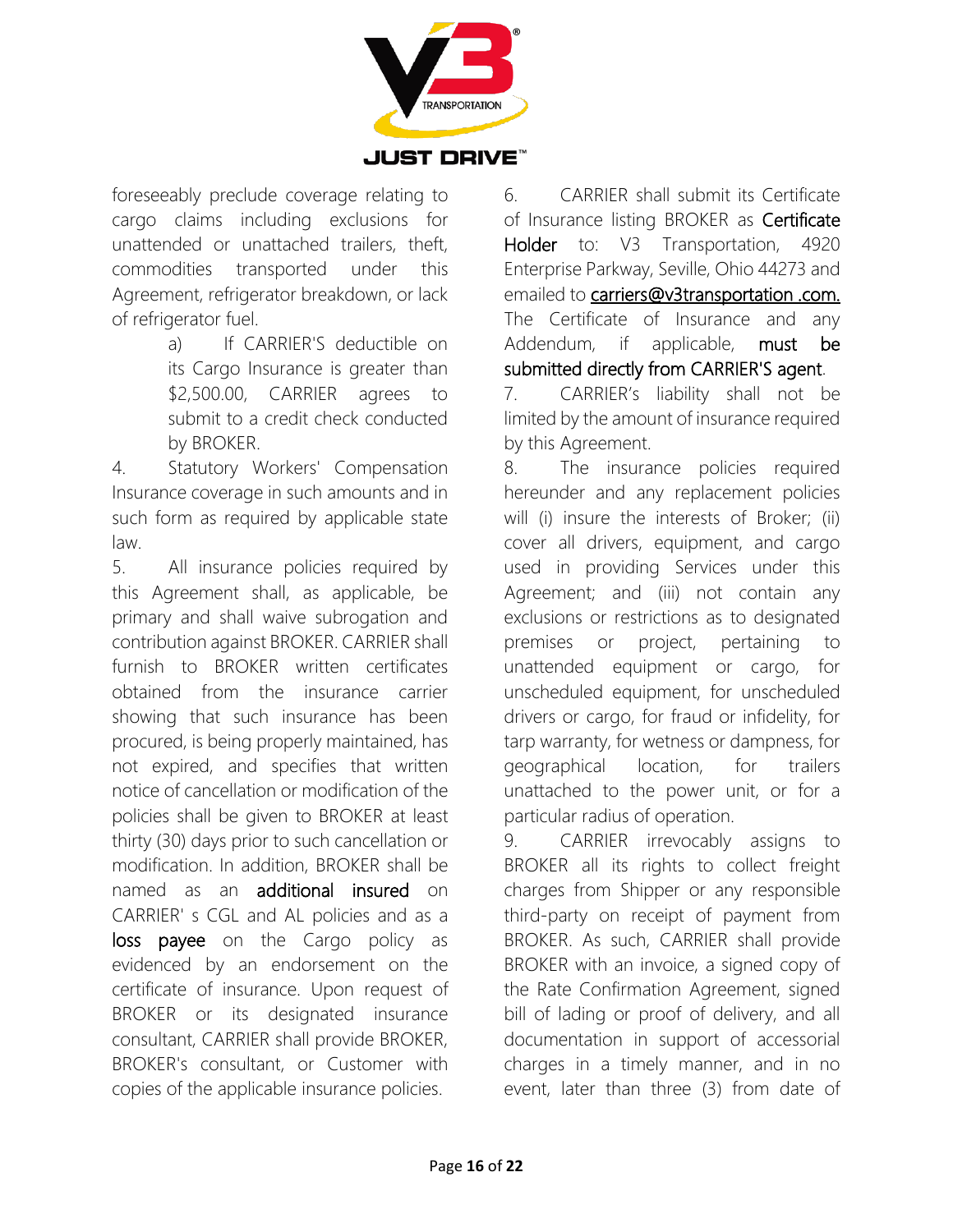

delivery. CARRIER shall defend, indemnify, and hold BROKER, the party responsible for payment of BROKER'S invoice, and the bill of lading parties harmless from any claims, actions, or damages, arising out of its performance under this Agreement or breach of CARRIER'S representations under this Agreement, including damages of any kind asserted against BROKER for cargo loss and damage, theft, delay, damage to property, and personal injury or death. Neither Party shall be liable to the other for any claims, actions, or damages due to the negligence of the other Party, or the shipper. The obligation to defend and indemnify shall include all costs and legal fees of defense as they are incurred.

K. USE OF BROKER'S TRAILER(S) BY CARRIER. In the event that CARRIER utilizes a trailer, container, chassis, or other equipment owned by or leased to BROKER or its Customer, or otherwise provided to CARRIER by BROKER or its Customer ("Trailer(s)"), for the performance of the Services contemplated hereunder, CARRIER shall be liable for any damage to Trailer, destruction of Trailer, theft from Trailer, theft of any contents of Trailer, and for any claims for bodily injury (including death) or property damage arising from or related to any accident involving Trailer regardless of whether such damage, injury, destruction, or theft is caused or occurs while the Trailer is attached or unattached to any power unit operated by CARRIER, except to the extent such damage, destruction, or theft is directly and proximately caused by the

negligence, recklessness, or willful misconduct of BROKER or the Customer. The initial burden of proving such damage, injury, destruction, or theft was directly and proximately caused by the negligence, recklessness, or willful misconduct of BROKER or the Customer in any proceeding brought pursuant to this Agreement shall rest on CARRIER. If applicable state law does not allow waiver of liability to the extent contained in this provision, the Parties expressly agree that BROKER's and Customer's liability will be waived to the fullest extent allowed by applicable state law. In no event, will any such Trailer be used for any purpose other than performing Services hereunder, and in no event, will CARRIER allow any third party or any power unit not operating under CARRIER's for-hire motor carrier authority to operate any such Trailer, unless expressly authorized to do so in writing which written notice must be specific to the movement at issue. CARRIER ACKNOWLEDGES AND AGREES THAT NEITHER BROKER NOR THE CUSTOMER MAKE ANY WARRANTIES, WHETHER EXPRESS OR IMPLIED, REGARDING THE TRAILER INCLUDING ANY WARRANTY OF MERCHANTABILITY OR FITNESS FOR PARTICULAR USE.

L. **INDEMNITY**. CARRIER shall defend, indemnify, and hold BROKER, its Customer, and each of their affiliated entities harmless from and against all direct or indirect loss, liability, damage, claim, fine, cost, or expense, including attorney's fees, arising out of or in any way related to the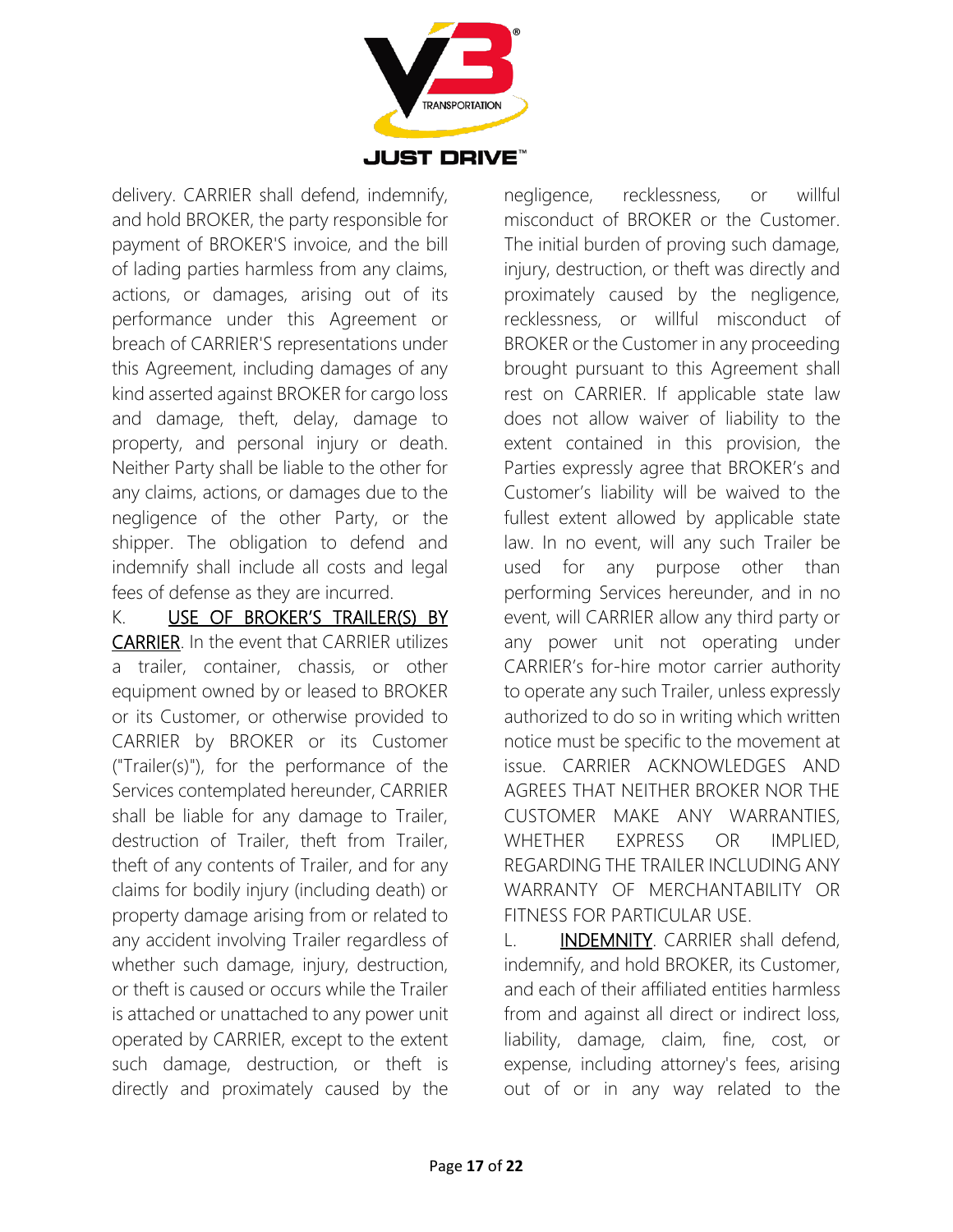

performance or breach of this Agreement by CARRIER, its employees or independent contractors working for CARRIER (collectively, the "Claims"), including Claims for or related to personal injury (including death), property damage, and CARRIER's possession, use, maintenance, custody or operation of the Equipment; provided, but not limited to the actions of any driver, employee, contractor, sub-carrier, owneroperator, or other agent of CARRIER or party performing any of CARRIER's obligations under this Agreement or CARRIER's failure to obtain and maintain insurance coverage as required under this Agreement, however, that CARRIER's indemnification and hold harmless obligations under this Section will not apply to the prorated extent that any Claim is directly and proximately caused by the negligence or other wrongful conduct of the party to be defended, indemnified, or held harmless. The initial burden of proving such damage, injury, destruction, or theft was directly and proximately caused by the negligence, recklessness, or willful misconduct of BROKER or the Customer in any proceeding brought pursuant to this Agreement shall rest on CARRIER. If applicable state law does not allow waiver of liability to the extent contained in this provision, the Parties expressly agree that BROKER's and Customer's liability will be waived to the fullest extent allowed by applicable state law. CARRIER hereby expressly waives any exclusive remedy defense, including those available under

any workers' compensation or other occupational accident statutory regime, to the extent necessary to effectuate CARRIER's obligations under this provision. M. HANDLING, LOADING AND

## SEALING.

1. CARRIER will comply with handling instructions provided by BROKER, the shipper, consignor, or consignee including compliance with requirements related to transportation of temperature-controlled shipments. Without in any way limiting the generality of the foregoing, CARRIER shall ensure that any shipments requiring controlled temperature transit are maintained always within required temperature ranges. If CARRIER is transporting cargo of a type that a reasonable person would understand to require controlled temperature transportation, but is not provided with instructions regarding such service, CARRIER shall request such instructions prior to accepting the cargo in question and, if controlled temperature service is declined, shall use reasonable efforts to obtain such declination in writing.

2. Unless a shipment is loaded and sealed prior to arrival of CARRIER personnel, the manner of loading and securing freight upon Equipment shall be the sole responsibility of CARRIER. With respect to unsealed loads loaded prior to CARRIER' s arrival, CARRIER shall be obligated to inspect such loading prior to departing. CARRIER represents that each driver utilized by it shall be competent to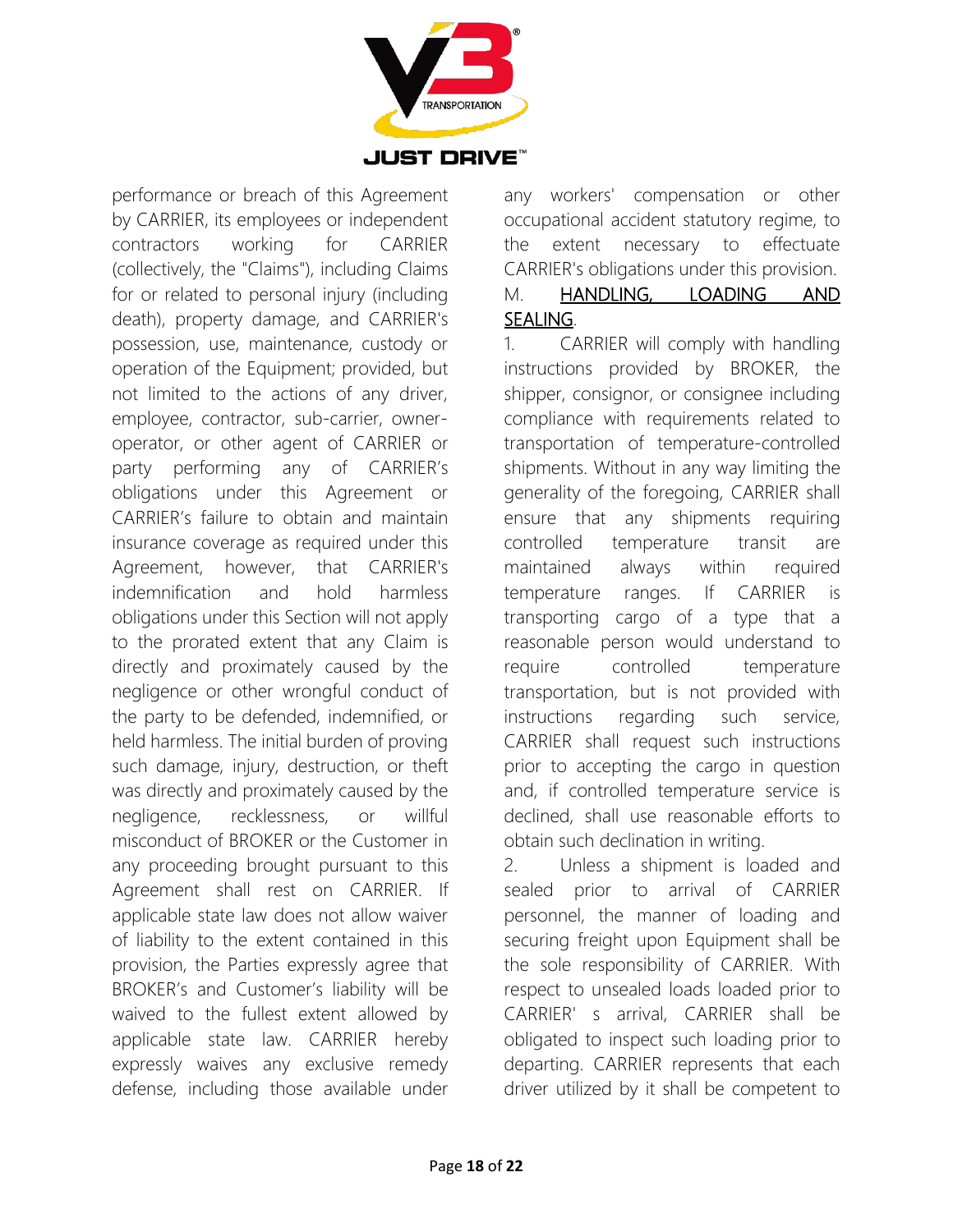

manage the loading and transportation of the goods subject to this Agreement.

3. When required by BROKER, the shipper, or the consignor, CARRIER shall secure shipments with a serialized seal. CARRIER shall ensure that the serialized seal number appears on the bill of lading or other form of manifest or receipt. CARRIER shall be solely responsible for maintaining seal integrity during transportation of the shipment. Except as is required by law enforcement personnel, under no circumstances shall CARRIER or any of its personnel break any seal without the express consent of BROKER. CARRIER shall immediately notify BROKER to report a missing or broken seal.

4. If law enforcement personnel require that CARRIER break any seal on any shipment, CARRIER shall document such fact on the bill of lading, or other form of manifest or receipt, by noting the law enforcement agency, time, location, and officer name and badge number. Upon completion of inspection by law enforcement personnel, CARRIER personnel shall immediately reseal the shipment with a serialized seal and shall indicate the second seal number on the bill of lading or other form of manifest or receipt. Furthermore, CARRIER shall, as soon as reasonably possible after being required to break a seal by law enforcement personnel, communicate such fact to BROKER.

N. CONFIDENTIALITY AND NON-SOLICITATION. Unless otherwise set forth in the Rate Confirmation Agreement, neither party may disclose the terms of this Agreement to a third party without the written consent of the other party except (1) as required by law or regulation; (2) disclosure is made to its accountants, tax advisors, attorneys, or any parent, subsidiary or affiliate company; or (3) to facilitate rating or auditing of transportation charges by an authorized agent and such agent agrees to keep the terms of the Agreement confidential. CARRIER will not accept traffic, either directly or indirectly, from any shipper, consignor, consignee or customer of BROKER where: (I) the availability of such traffic first became known to CARRIER because of BROKER 's efforts; or (2) the traffic of the shipper, consignor, consignee, or customer of BROKER was first tendered to CARRIER by BROKER. If CARRIER breaches this Agreement and moves shipments obtained from such parties during the term of this Agreement or for six (6) months thereafter without utilizing the services of BROKER, CARRIER shall be obligated to pay BROKER, for a period of twelve (12) months thereafter, commissions in the amount of fifteen percent (15%) of the transportation revenue resulting from traffic transported in violation of this provision, and CARRIER shall provide BROKER with all documentation requested by BROKER to verify such transportation revenue. CARRIER shall not utilize BROKER's or the Customer's name or identity in any advertising or promotional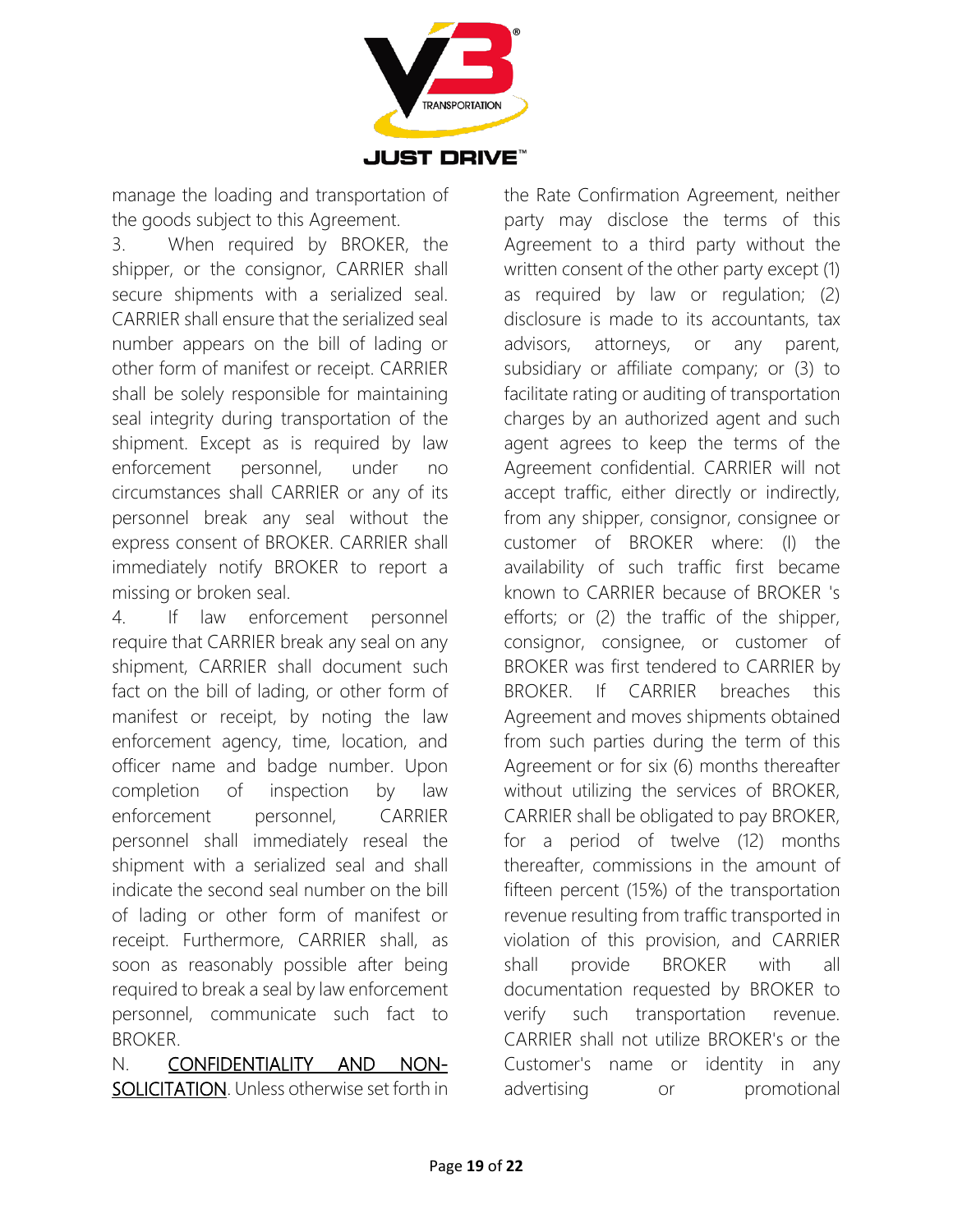

communications without written confirmation of BROKER consent. Carrier also agrees that the breach of this provision entitles Broker, in addition to any other remedy Broker may have, to seek an injunction against Carrier in a court of competent jurisdiction, at Broker's option.

O. **SUB-CONTRACT** PROHIBITION. CARRIER specifically agrees that all freight tendered to it by BROKER shall be transported on equipment operated only under the authority of CARRIER, as evidenced by an exclusive lease of equipment that is fully insured by CARRIER, and that CARRIER shall not in any manner sub-contract, broker, or in any other form arrange for the freight to be transported by a third party. In the event that CARRIER breaches this provision, CARRIER shall remain directly liable to BROKER as if CARRIER transported such freight under its own authority in accordance with this provision, and shall further hold harmless and indemnify BROKER from any and all loss, liability, damage, claim, fine, cost or expense, including attorney's fees, arising out of or in any way related to the use of any subcontractor in violation of this provision regardless of whether arising from the conduct or omissions of CARRIER, the subcontractor, or any other third party. If CARRIER in any manner sub-contracts, brokers, or otherwise arranges for freight to be transported by a third party, in addition to any other rights and remedies available to BROKER, BROKER may, in its sole discretion, pay the underlying carrier

directly, which payment will relieve BROKER of all payment obligations to CARRIER with respect to such load. In addition to the indemnity obligation in Section L of this Agreement, CARRIER will be liable for the direct, actual, and consequential damages arising from a violation of this Section.

P. **BROKER'S RECORDS**. To the extent allowable under Applicable Law, CARRIER hereby waives its right to obtain copies of BROKER's records as provided for under 49 C.F.R. Part 371. Notwithstanding the foregoing, to the extent that CARRIER obtains records set forth in 49 C.F.R. § 371.3 by any means whatsoever, CARRIER agrees to refrain from utilizing such records in negotiating for the provision of services with any third party, including existing customers of BROKER. CARRIER further agrees and understands that all such records comprise BROKER's confidential information and trade-secrets. Nothing in this Section is intended to relieve CARRIER of any other obligations imposed upon it by this Agreement, or to limit any rights of BROKER to enforce such obligations.

Q. ASSIGNMENT/MODIFICATION/BEN EFIT OF AGREEMENT. This Agreement may not be assigned or transferred in whole or in part by CARRIER absent the prior written consent of BROKER, and supersedes all other agreements and all tariffs, rates, classifications, and schedules published, filed or otherwise maintained by CARRIER. This Agreement shall be binding upon and inure to the benefit of the parties hereto.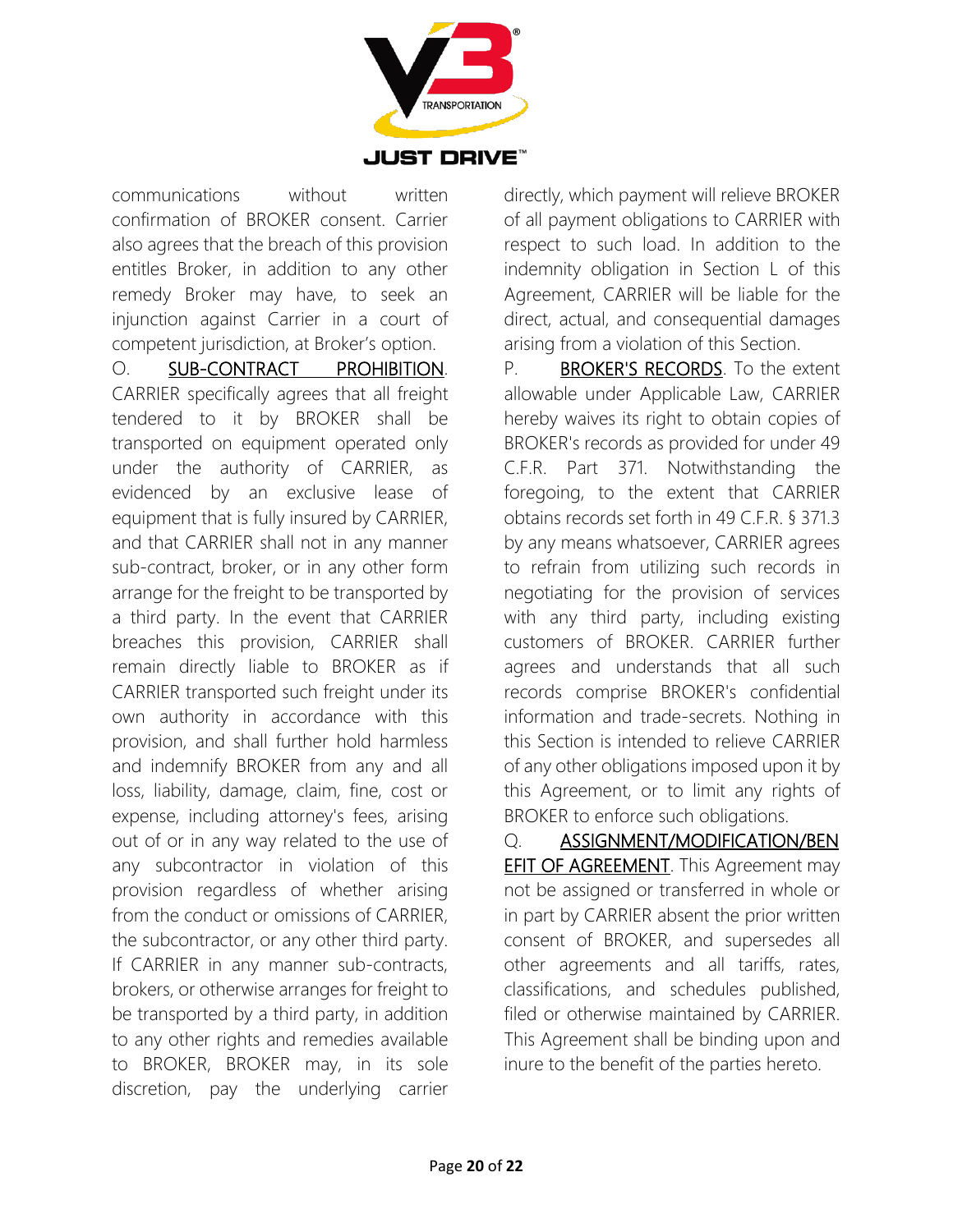

R. **SEVERABILITY**. If the operation of any portion of this Agreement results in a violation of any law, the parties agree that such portion shall be severable and that the remaining provisions of this Agreement shall continue in full force and effect.

S. WAIVER. CARRIER and BROKER expressly waive all rights and remedies allowed under 49 C.F.R. § 14101 to the extent that such rights and remedies conflict with this Agreement. Failure of BROKER to insist upon CARRIER's performance under this Agreement or to exercise any right or privilege arising hereunder shall not be a waiver of any BROKER's rights or privileges herein.

T. DISPUTE RESOLUTION. This Agreement shall be deemed to have been drawn in accordance with the statutes and laws of the State of Ohio, Medina County. In the event of any disagreement or dispute, the laws of the State of Ohio shall

apply except to the extent superseded by applicable federal law. All such disagreements or disputes shall be submitted to the court of proper jurisdiction in the United States District Court for the Northern District of Ohio, Eastern Division. The PARTIES hereby agree to the exclusive jurisdiction such courts and waive any defenses to venue in or personal jurisdiction of such courts. Notwithstanding the foregoing, the PARTIES may MUTUALLY agree in writing to submit any such disagreement or dispute to binding arbitration.

U. COMPLETE AGREEMENT. This Agreement, together with all documents included in this packet, constitutes the entire agreement of the Parties regarding the subject matters herein, and may not be changed, waived, or modified except in writing signed by both Parties.

IN WITNESS WHEREOF, the parties hereto have caused this Agreement to be executed in their respective names by their duly authorized representatives as of the date first above written.

| BROKER: V3 LOGISTIX, INC. dba<br><b>V3 TRANSPORTATION</b>                                                                                                                                                                     |                                   |  |
|-------------------------------------------------------------------------------------------------------------------------------------------------------------------------------------------------------------------------------|-----------------------------------|--|
| $X$ and $X$ and $X$ and $X$ and $X$ and $X$ and $X$ and $X$ and $X$ and $X$ and $X$ and $X$ and $X$ and $X$ and $X$ and $X$ and $X$ and $X$ and $X$ and $X$ and $X$ and $X$ and $X$ and $X$ and $X$ and $X$ and $X$ and $X$ a | X <u>________________________</u> |  |
| BY: Robert J. Poulos<br>$\frac{1}{\sqrt{1-\frac{1}{2}}}\left( \frac{1}{\sqrt{1-\frac{1}{2}}}\right)$                                                                                                                          |                                   |  |
| ITS: CEO                                                                                                                                                                                                                      | ITS: $\qquad \qquad$              |  |
| $DATE: \begin{tabular}{ c c c } \hline \quad \quad & \quad \quad & \quad \quad & \quad \quad \\ \hline \end{tabular}$                                                                                                         |                                   |  |

#### MUST BE SIGNED BY A COMPANY OFFICER OR AUTHORIZED DESIGNEE